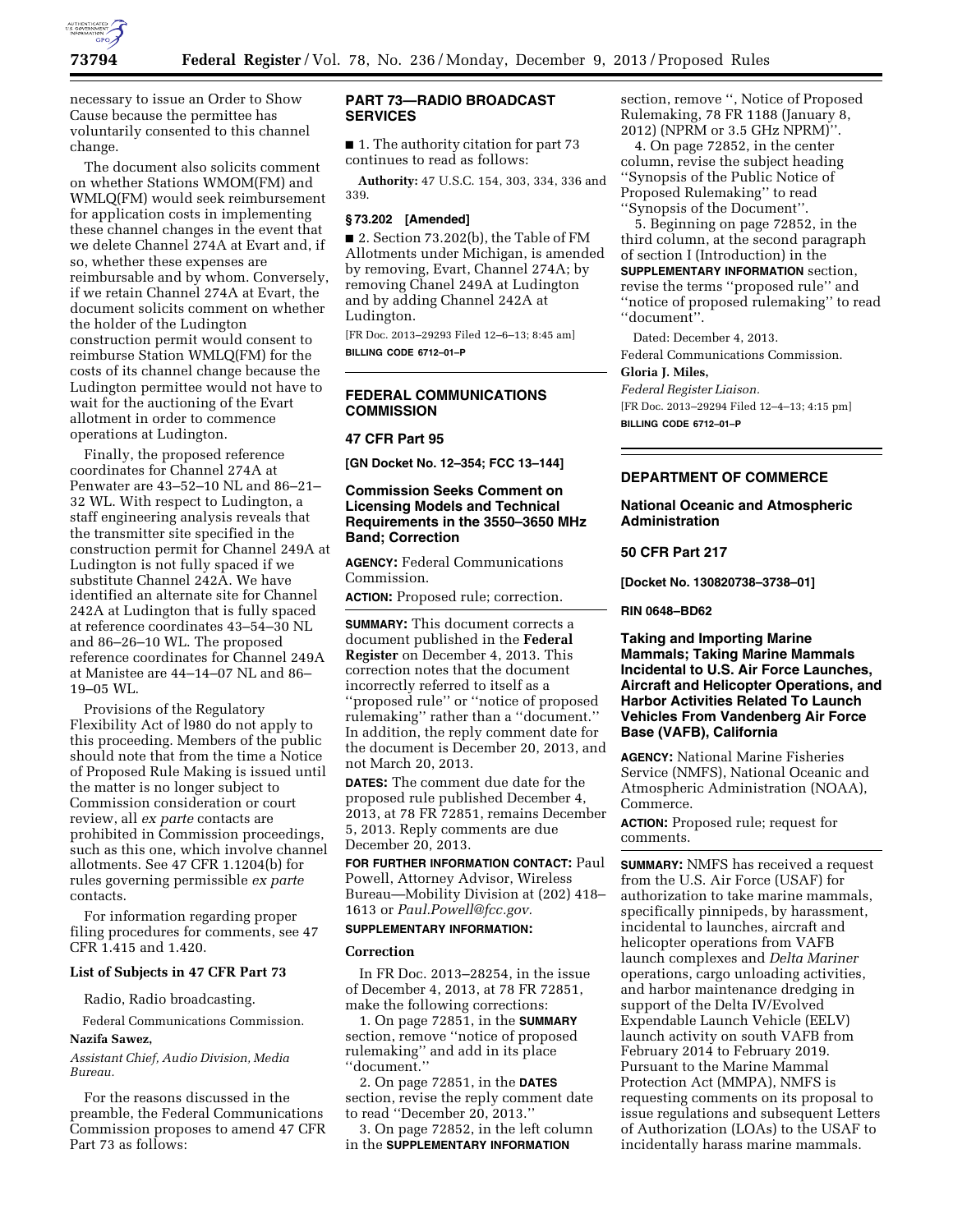**DATES:** Comments and information must be received no later than January 8, 2014.

**ADDRESSES:** You may submit comments on this document, identified by 0648– BD62, by any one of the following methods:

• *Electronic Submissions:* Submit all electronic public comments via the Federal e-Rulemaking Portal. Go to: *[www.regulations.gov,](http://www.regulations.gov)* enter 0648–BD62 in the ''Search'' box, click the ''Comment Now!'' icon, complete the required fields, and enter or attach your comments.

• *Mail:* Submit written comments to P. Michael Payne, Chief, Permits and Conservation Division, Office of Protected Resources, National Marine Fisheries Service, 1315 East-West Highway, Silver Spring, MD 20910.

• *Fax:* 301–713–0376, Attn: Candace Nachman.

*Instructions:* Comments sent by any other method, to any other address or individual, or received after the end of the comment period, may not be considered by NMFS. All comments received are a part of the public record and will generally be posted to *[http://](http://www.regulations.gov) [www.regulations.gov](http://www.regulations.gov)* without change. All Personal Identifying Information (for example, name, address, etc.) voluntarily submitted by the commenter may be publicly accessible. Do not submit Confidential Business Information or otherwise sensitive or protected information. NMFS will accept anonymous comments (enter N/A in the required fields if you wish to remain anonymous). Attachments to electronic comments will be accepted in Microsoft Word, Excel, WordPerfect, or Adobe PDF file formats only.

A copy of the application containing a list of references used in this document may be obtained by visiting the Internet at: *[http://](http://www.nmfs.noaa.gov/pr/permits/incidental.htm#applications) [www.nmfs.noaa.gov/pr/permits/](http://www.nmfs.noaa.gov/pr/permits/incidental.htm#applications) [incidental.htm#applications.](http://www.nmfs.noaa.gov/pr/permits/incidental.htm#applications)*  Documents cited in this proposed rule may also be viewed, by appointment, during regular business hours at the above address. To help NMFS process and review comments more efficiently, please use only one method to submit comments.

**FOR FURTHER INFORMATION CONTACT:**  Candace Nachman, Office of Protected Resources, NMFS, (301) 427–8401. **SUPPLEMENTARY INFORMATION:** 

## **Background**

Sections  $101(a)(5)(A)$  and  $(D)$  of the Marine Mammal Protection Act (MMPA; 16 U.S.C. 1361 *et seq.*) direct the Secretary of Commerce (Secretary) to allow, upon request, the incidental, but

not intentional taking of small numbers of marine mammals by U.S. citizens who engage in a specified activity (other than commercial fishing) within a specified geographical region if certain findings are made and either regulations are issued or, if the taking is limited to harassment, notice of a proposed authorization is provided to the public for review.

Authorization for incidental takings may be granted if NMFS finds that the taking will have a negligible impact on the species or stock(s), will not have an unmitigable adverse impact on the availability of the species or stock(s) for certain subsistence uses, and that the permissible methods of taking and requirements pertaining to the mitigation, monitoring and reporting of such taking are set forth. NMFS has defined ''negligible impact'' in 50 CFR 216.103 as: ''an impact resulting from the specified activity that cannot be reasonably expected to, and is not reasonably likely to, adversely affect the species or stock through effects on annual rates of recruitment or survival.''

The National Defense Authorization Act of 2004 (NDAA) (Pub. L. 108–136) removed the ''small numbers'' and ''specified geographical region'' limitations and amended the definition of ''harassment'' as it applies to a ''military readiness activity'' to read as follows (Section 3(18)(B) of the MMPA): ''(i) Any act that injures or has the significant potential to injure a marine mammal or marine mammal stock in the wild [Level A Harassment]; or (ii) any act that disturbs or is likely to disturb a marine mammal or marine mammal stock in the wild by causing disruption of natural behavioral patterns, including, but not limited to, migration, surfacing, nursing, breeding, feeding, or sheltering, to a point where such behavioral patterns are abandoned or significantly altered [Level B Harassment].''

Based on a previous request from the USAF, NMFS issued regulations and LOAs to the USAF to allow it to take species of pinnipeds at the VAFB. Those regulations and LOAs expire on February 6, 2014.

#### **Summary of Request**

On June 24, 2013, NMFS received an application from the USAF requesting an LOA for the take of five species of pinnipeds incidental to USAF launch, aircraft, and helicopter operations from VAFB launch complexes and *Delta Mariner* operations, cargo unloading activities, and harbor maintenance dredging. The *Delta Mariner* operations, cargo unloading, and harbor maintenance dredging are conducted in

support of the Delta IV/EELV launch activity from Space Launch Complex 6 on south VAFB. NMFS proposes regulations to govern these activities, to be effective from February 7, 2014, through February 7, 2019. The USAF is requesting a 5-year LOA for these activities. These training activities are classified as military readiness activities. The USAF states that these activities may result in take of marine mammals from noise or visual disturbance from rocket and missile launches, as well as from the use of heavy equipment during the *Delta Mariner* off-loading operations, cargo movement activities, increased presence of personnel, and harbor maintenance dredging. The USAF requests authorization to take annually five pinniped species by Level B Harassment.

Activities relating to the *Delta Mariner* operations have been previously authorized by NMFS under annual Incidental Harassment Authorizations (IHAs). To date, we have issued 10 IHAs to United Launch Alliance (working on behalf of the USAF) to take marine mammals incidental to conducting operations in support of Delta IV/EELV launch activity from Space Launch Complex (SLC) 6. The most recent IHAs was effective from September 26, 2012, through September 25, 2013. Through this proposed rulemaking, NMFS and the USAF are incorporating the *Delta Mariner* operations into the rulemaking for the launch, aircraft, and helicopter operations at VAFB. *Delta Mariner*  operations will not resume until a final rule and subsequent LOA are issued to cover the incidental take of marine mammals in the vicinity of the proposed operations.

## **Description of the Specified Activity**

## *VAFB Launch Activities and Aircraft and Helicopter Operations*

VAFB (see Figure 1 in the USAF application) is headquarters to the 30th Space Wing (SW), the Air Force Space Command unit that operates VAFB and the Western Range. VAFB operates as a missile test base and aerospace center, supporting west coast space launch activities for the USAF, Department of Defense, National Aeronautics and Space Administration, and commercial contractors. VAFB is the main west coast launch facility for placing commercial, government, and military satellites into polar orbit on expendable (unmanned) launch vehicles, and for testing and evaluating intercontinental ballistic missiles (ICBM) and sub-orbital target and interceptor missiles. In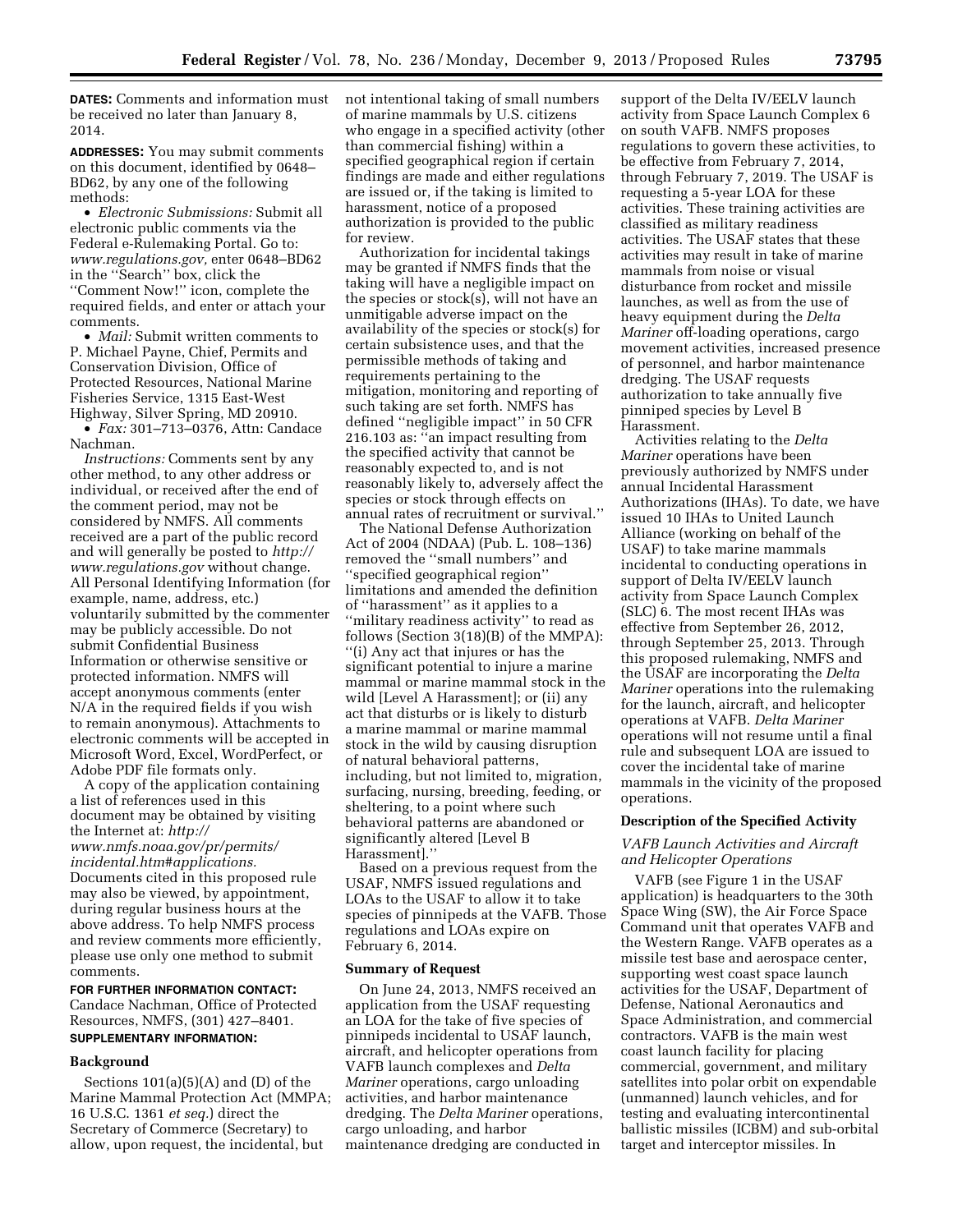addition to space vehicle and missile launch activities at VAFB, there are helicopter and aircraft operations for purposes such as search-and-rescue, delivery of space vehicle components, launch mission support, security reconnaissance, and training flights. The USAF anticipates that the space and missile launch frequency will not exceed a combined total of 50 launches

(35 rockets and 15 missiles) per year from VAFB. Table 1 in this document outlines the numbers of rocket and missile launches that occurred in 2011, 2012, and 2013. Although subject to change, Table 2 presents preliminary estimates of the numbers of rocket and missile launches from VAFB during calendar years 2014 through 2019. Estimates for the earlier years are likely

more accurate than those for the last two to three years. However, as noted earlier, the launch frequency is not anticipated to exceed 50 launches in a given year. Any launches over this amount would require additional coordination between NMFS and the USAF before they occur.

TABLE 1—NUMBERS OF ROCKET AND MISSILE LAUNCHES IN CALENDAR YEARS 2011, 2012, AND 2013, FROM VAFB

| Year         | Rocket launches                 | Missile launches                                                                                                                                      |
|--------------|---------------------------------|-------------------------------------------------------------------------------------------------------------------------------------------------------|
| 2011<br>2012 | tional planned before Dec. 31). | 4 (as of Sept. 24, 2013, 3 rockets launched with 1 addi- 5 (as of Sept. 24, 2013, 3 missiles launched with 2 addi-<br>tional planned before Dec. 31). |

TABLE 2—PRELIMINARY NUMBERS OF PROJECTED ROCKET AND MISSILE LAUNCHES IN CALENDAR YEARS 2014 THROUGH 2019 FROM VAFB

[The projections for calendar years 2018 and 2019 are highly preliminary at this time]

| Year                                             | Rocket<br>launches          | Missile<br>launches |
|--------------------------------------------------|-----------------------------|---------------------|
| 2014<br>2015<br>2016<br>2017<br>$2018$<br>$2019$ | 6<br>9<br>9<br>4<br>9<br>12 | 5<br>6<br>5<br>6    |

There are currently six active facilities at VAFB used to launch satellites into polar orbit. These facilities support launch programs for the Atlas V, Delta II, Delta IV, Falcon 9, Minotaur, and Taurus rockets. Various booster and fuel packages can be configured to accommodate payloads. Details on the vehicle types and the sound exposure levels (SELs) produced by each missile or rocket are described in the following sections.

### (1) Atlas V

The Atlas V vehicle is launched from Space Launch Complex (SLC)-3E on south VAFB. This SLC is approximately 9.9 km (6.2 mi) from the main haul-out area on VAFB, known as North Rocky Point (see Figure 2 in the USAF application), which encompasses several smaller pinniped haul-out sites. SLC–3E is approximately 11.1 km (6.9 mi) from the closest north VAFB haulout, known as the Spur Road haul-out site (Figure 3 in the application) and 13.5 km (8.4 mi) from the next closest haul-out, the nearby Purisima Point haul-out site (Figure 3 in the application).

The Atlas V is a medium lift vehicle that can be flown in two series of configurations—the Atlas V400 series

and the Atlas V500 series. Both series use the Standard Booster as the single body booster. The V400 series accommodates a 4.2 m (13.8 ft) payload fairing and as many as three solid rocket boosters. The V500 series accommodates a 5.4 m (17.7 ft) fairing and as many as five solid rocket boosters. The Atlas V400 series will lift as much as 7,800 kg (17,196 lbs) into geosynchronous transfer orbit or as much as 13,620 kg (30,027 lbs) into low earth orbit. The Atlas V500 series will lift as much as 8,700 kg (19,180 lbs) into geosynchronous transfer orbit or as much as 21,050 kg (46,407 lbs) into low earth orbit. The Atlas V consists of a common booster core (CBC) 3.8 m (12.5 ft) in diameter and 32.5 m (106.6 ft) high) powered by an RD180 engine that burns a liquid propellant fuel consisting of liquid oxygen and RP1 fuel (kerosene). The RD180 engine provides 840,000 lbs of thrust on liftoff. There is a Centaur upper stage (3.1 m (10.2 ft) in diameter and 12.7 m (41.7 ft) high) powered by a liquid oxygen and liquid hydrogen fuel.

The first Atlas V launch occurred on March 13, 2008. Acoustic monitoring was conducted for this launch at VAFB. However, an equipment malfunction during the launch prevented the proper functioning of the digital audio tape (DAT) recorder during the launch. Since acoustic data was only gathered with the sound level meter (SLM), not all metrics were obtained for that launch. The Atlas V launch had an A-weighted SEL (ASEL) of 96.5 dB (MSRS, 2008c). The Atlas V was predicted to create a sonic boom of as much as 7.2 pounds per square foot (psf), impacting the NCI including San Miguel Island (SMI). The size of the actual sonic boom depends on meteorological conditions, which can vary by day and season and with the trajectory of the vehicle. A sonic boom greater than 1 psf was predicted for the

initial Atlas V launch; thus, acoustic monitoring was performed on SMI. Measurements conducted at Cardwell Point indicated a sonic boom of 1.24 psf with a rise time of 2.4 milliseconds (ms).

Because of the equipment malfunction, VAFB conducted acoustic modeling of the second Atlas V launch, which occurred on October 18, 2009. Acoustic measurements at VAFB were made at Oil Well Canyon (see Figure 2 in USAF's application) approximately 9.8 km (6.1 mi) southwest of SLC–3E (MSRS, 2009). The DAT recorder provided detailed information on the launch noise. The A-weighted 1-hour average sound levels at VAFB in the Oil Well Canyon area typically range from 35 to 60 dB with an average of 52 dB (Thorson *et al.,* 2001). During the launch, the unweighted SEL was 125.2 db, while the C-weighted SEL was 119.0 db and the A-weighted SEL was 95.2 db. The unweighted peak level was 118.6 db and the A-weighted peak level was 116.2 db. The majority of the sound from the Atlas V DMSP–18 was produced within the first 120 seconds of the launch, but some low-frequency rumbling and crackling was audible for over 5 minutes after launch (MSRS, 2009).

VAFB conducted another Atlas V launch on April 14, 2011, with acoustic monitoring conducted at SMI. As described in VAFB (2011), testing indicated that the sonic boom consisted of two positive peaks separated by approximately 100 milliseconds (about one-tenth of a second), followed by a negative spike (underpressure) in which the two corresponding arrival times of the positive peaks nearly coincided. This represented the compression and release of air from a double shock wave from a sonic boom. The maximum overpressure at the recording site on SMI was 1.01398 psf, and the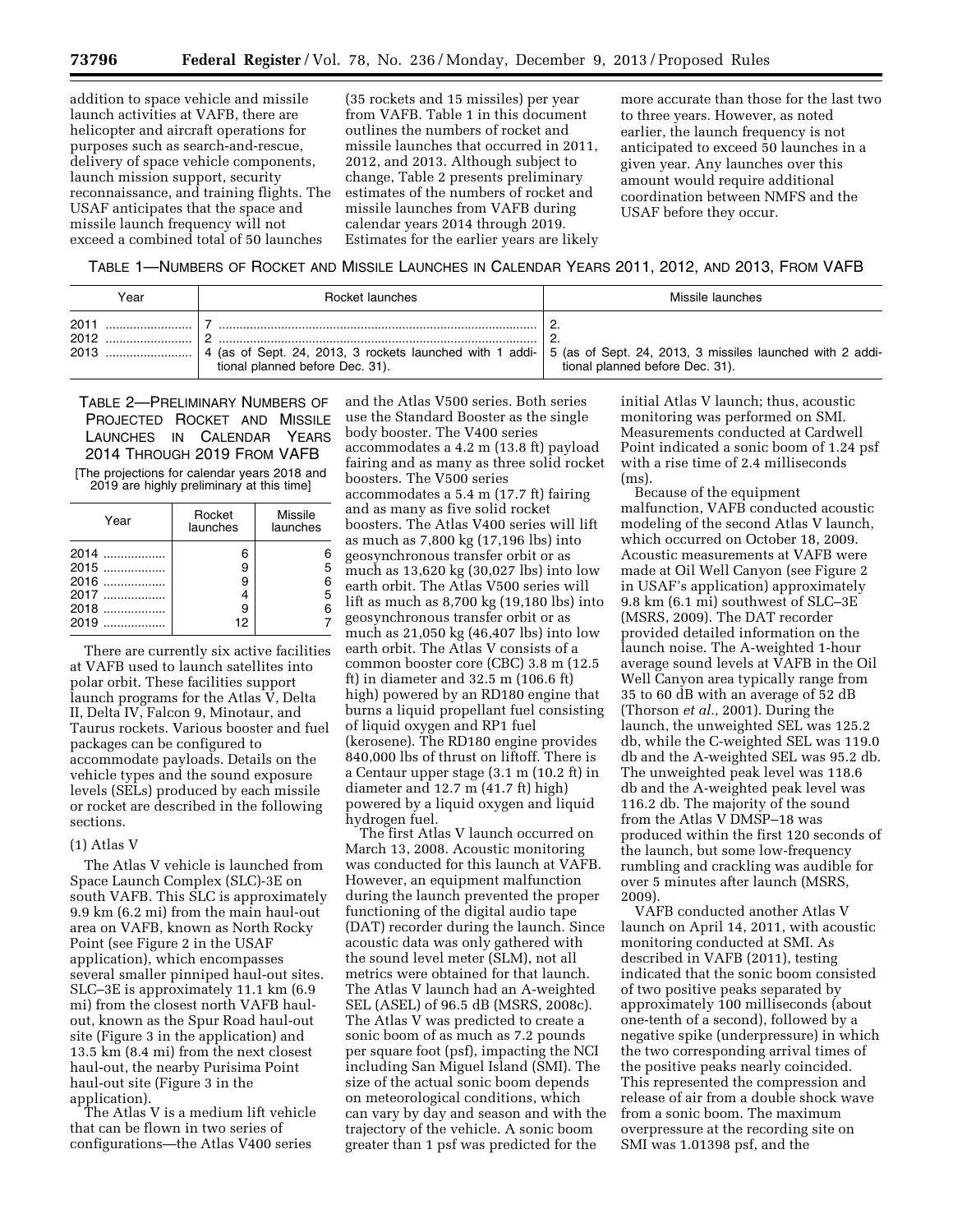unweighted peak was 109.4 dB re 20 µPa at 2.66 Hz. The frequency spectrum of the acoustic energy was predominantly low frequency, with unweighted peak levels exceeding 80 dB re 20 µPa below 500 Hz. The highest energy was below 100 Hz.

## (2) Delta II

The Delta II is launched from SLC–2 on north VAFB (see Figure 3 in the USAF application) approximately 2 km (1.2 mi) from the Spur Road harbor seal haul-out site and 2.3 km (1.4 mi) from the Purisima Point haul-out site. The Delta II is a medium-sized launch vehicle approximately 38 m (124.7 ft) tall. The Delta II uses a Rocketdyne RS– 27A main liquid propellant engine and additional solid rocket strap-on graphite epoxy motors (GEMs) during liftoff. A total of three, four, or nine GEMs can be attached for added boost during liftoff. When nine GEMs are used, six are ignited at liftoff, and three are lit once the rocket is airborne. When three or four GEMs are used they are all ignited at liftoff. The number of GEMs attached to each vehicle will determine the amount of sound power produced by the vehicle.

Eight Delta II launches have been acoustically quantified near the Spur Road harbor seal haul-out site. The Delta II is the second loudest of the space launch vehicles (SLVs) at the Spur Road haul-out site, the Taurus vehicle being the loudest. The Delta II has an unweighted SEL measurements (based on the six initial acousticallymeasured launches) ranging from 126.5 to 128.8 dB and averaging 127.4 dB, as measured by the DAT recorder. The Cweighted SEL (CSEL) ranged from 124.3 to 126.7 dB with an average of 125.4 dB (DAT). The ASEL measurements from both a SLM and the DAT were similar, ranged from 111.8 to 118.2 dB, and had an average of 114.5 dB (DAT). The maximum fast A-weighted sound level (Lmax) values ranged from 104.2 to 112.5 dB and averaged 109.5 dB.

Sonic booms have been measured on SMI from three Delta II launches: the EO–1, Iridium MS–12, and AURA (November 2000, February 2002, and July 2004, respectively). Both the Iridium MS–12 and AURA had two small sonic booms impact the Point Bennett area of SMI. Iridium MS–12 had peak overpressures of 0.47 and 0.64 psf and rise times of 18 and 91 ms, while AURA had peak overpressures of 0.79 and 1.34 psf and rise times of 9.5 and 10.5 ms. The Delta II EO 1 had a single sonic boom with a peak overpressure of 0.4 psf and rise time of .041 ms.

## (3) Delta IV

The Delta IV is launched from SLC– 6, which is 2.3 km (1.4 mi) north of the main harbor seal haul-out site at North Rocky Point (see Figure 2 in the USAF application). The Delta IV family of launch vehicles consists of five launch vehicle configurations utilizing a CBC first stage (liquid fueled) and zero, two, or four strap on solid rocket GEMs. The Delta IV comes in four medium lift configurations and one heavy lift configuration consisting of multiple CBCs. The Delta IV can carry payloads from 4,210 to 13,130 kg (9,281 to 28,947 lbs) into geosynchronous transfer orbit.

Because the Delta IV was predicted to be the loudest vehicle at the south VAFB harbor seal haul-out site, it was required that acoustic and biological monitoring be conducted for its first three launches. In addition, harbor seal hearing tests were required before and after each of the first three launches that were not scheduled during pupping season.

The first two Delta IV launches occurred in 2006. Although the Delta IV is larger than the Athena (the vehicle previously launched from this site), it was found after its initial launch (NROL–22, June 2006) that the Delta IV had similar noise levels to the Athena vehicle. As measured by the DAT, the unweighted SEL was 127.7 dB, while the CSEL was 122.9 dB, and the ASEL was 106.2 dB (Fillmore *et al.,* 2006). The Lmax was found to be 103.1 dB (Fillmore *et al.,* 2006).

During the second Delta IV launch (DMSP–17, November 2006), the DAT recorder was located at the VAFB Boathouse (near where the harbor seal hearing tests were performed), rather than at the more usual sound monitoring location of Oil Well Canyon, where an SLM was placed. The DAT measured the unweighted SEL at 131.3 dB, the CSEL at 127.5 dB, and the ASEL at 111.3 dB. The Lmax was measured at 102.6 dB (Thorson *et al.,* 2007).

During the third Delta IV launch (Heavy NROL–49, January 20, 2011), noise levels recorded were in a very similar frequency domain compared to noise levels from the two Delta II launches in 2006, although the Delta IV Heavy launch was somewhat louder. Most sound energy from the rocket launches was below 1 kHz (1000 Hz). With the Delta IV rocket, the highest levels were below 100 Hz. Unweighted peak levels were 131.8 dB re 20 µPa (MSRS, 2011a).

The Delta IV was predicted to create maximum sonic booms of as much as 7.2 psf for the largest of the medium configurations and 8 to 9 psf for the

heavy configuration. The size of the actual sonic boom depends on meteorological conditions, which can vary by day and season, and with the trajectory of the vehicle. A sonic boom greater than one psf was predicted for the initial Delta IV launch; thus, acoustic monitoring was performed on SMI. An equipment malfunction resulted in uncertainty regarding the amplitude of the sonic boom that was recorded for the launch, and the peak overpressure from the boom could have ranged from 0.77 psf to as much as 3.36 psf. The rise time was able to be determined and was measured at 8.7 ms. Because sonic booms were not predicted for the second or third Delta IV launches, monitoring was not performed on SMI for either launch.

Capture attempts of harbor seals for the initial Delta IV launch were unsuccessful; therefore, no hearing tests were performed on seals for that launch. Capture attempts for the second Delta IV launch were successful, and hearing tests were performed. There was no evidence that the launch noise from the Delta IV DMSP 17 caused a loss in harbor seal hearing acuity. However, given a 2-hour delay in starting the hearing test due to safety constraints, it is possible that a mild temporary threshold shift (TTS) could have been fully recovered by the time the testing was started. Even so, no long-term hearing loss from the Delta IV launch noise was found (Thorson *et al.,* 2007).

Capture attempts were also successful for the January 20, 2011 Delta IV Heavy launch. Three healthy juvenile harbor seals were captured near Pt. Conception 28 hrs before the launch, and hearing tests were performed (VAFB, 2011). Auditory Brainstem Response (ABR) testing was conducted the day before the launch and nearly 3 hours after the launch. (The delay in post-launch testing was because access to the site was limited after the launch because of personnel safety issues.) The animals showed no change in hearing sensitivity as a result of the tests, although it is possible that a mild TTS, from which the seals had already recovered, could have occurred (MSRS, 2011a). Capture attempts of harbor seals for the fourth Delta IV launch (August 2013) were unsuccessful; therefore, no hearing tests were performed on seals for that launch.

## (4) Falcon

The Falcon is the launch vehicle for Space Exploration Technologies (Space X). Space X is a commercial program planning to launch small payloads into low earth orbit from VAFB. The Space X launch vehicle includes the Falcon I SLV, classified as a light-lift vehicle. It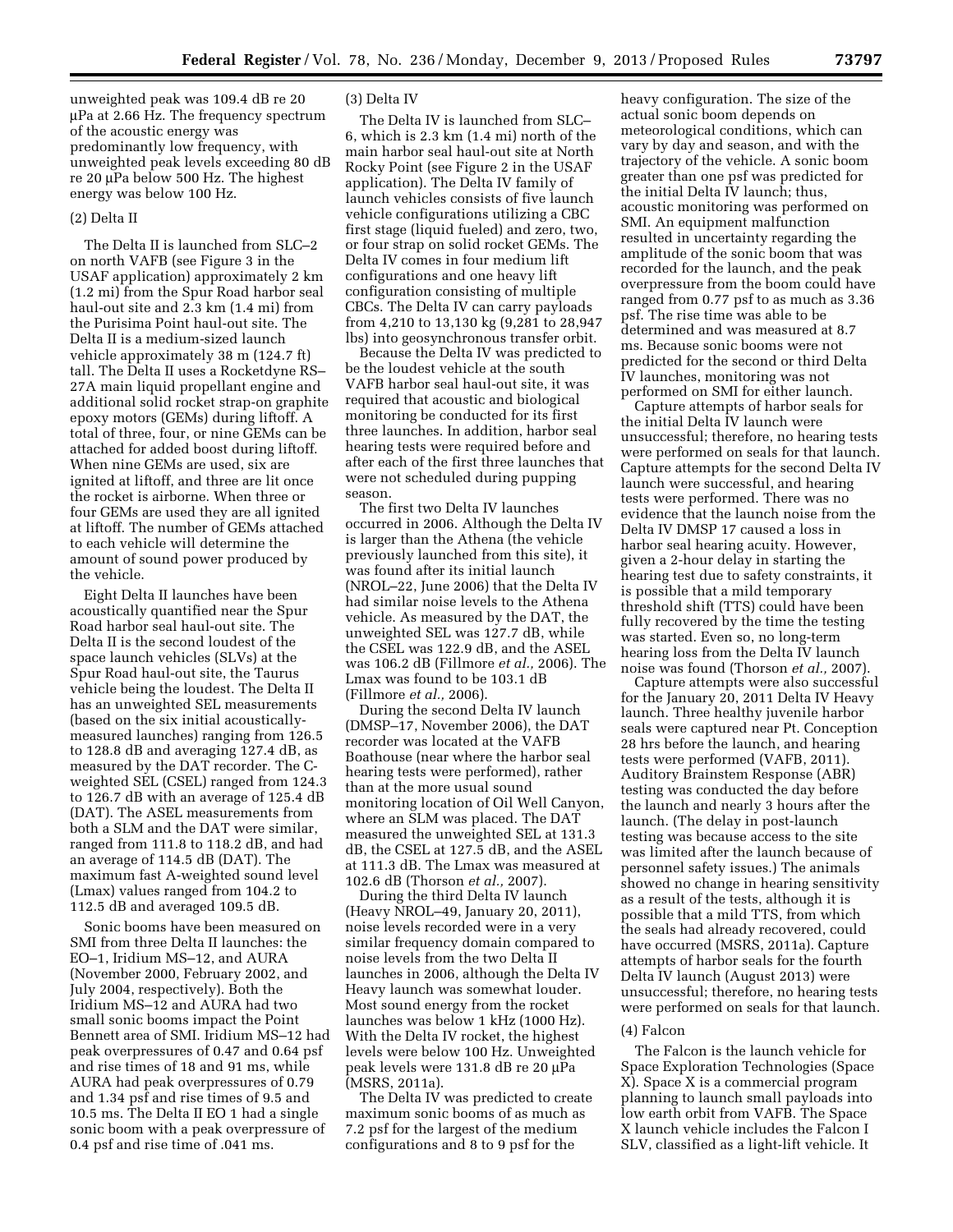is a two-stage liquid oxygen and rocket grade kerosene powered launch vehicle and is 21.3 m (69.9 ft) in length and 1.7 m (5.6 ft) in diameter (Space X, 2007). The Falcon 1e vehicle is also 1.7 m (5.6 ft) in diameter and has an extended first stage and is 26.8 m (87.9 ft) in length (Space X, 2007). The Falcon I has a thrust of 105,500 lbs (in vacuum), and the Falcon 1e has 115,000 lbs (in vacuum) and are capable of delivering approximately 554 kg (1,221 lbs) into sun synchronous low earth orbit (Space X, 2007). The first Falcon launch from VAFB occurred in September 2013 (VAFB, 2013).

### (5) Minotaur

The Orbital Suborbital Program launch vehicle, known as Minotaur I, is launched from SLC–8 on south VAFB (see Figure 2 in the USAF application), approximately 1.6 km (1 mi) from the North Rocky Point haul-out site. The Minotaur I is a four stage, all solid propellant ground launch vehicle (Orbital Sciences Corporation, 2006a). The launch vehicle consists of modified Minuteman II Stage I and Stage II segments, mated with Pegasus upper stages (Orbital Sciences Corporation, 2006a). The Minotaur is a small vehicle, approximately 19.2 m (63 ft) tall (Orbital Sciences Corporation 2006b), with approximately 215,000 lbs of thrust.

Two Minotaur launches were acoustically monitored at VAFB (January 2000 and July 2000). The unweighted SEL measurements varied by 3.5 dB between the two launches and were measured to be 119.4 and 122.9 dB. The CSELs varied less and were measured at 116.6 and 117.9 dB. From the DAT and SLM measurements, the ASEL ranged from 104.9 to 107 dB. The launch noise reached an Lmax level of 101.7 and 103.4 dB. No sonic booms of greater than one psf were predicted to impact the NCI for these two launches nor for a third launch for which only biological monitoring was performed at VAFB given that acoustics had been previously quantified.

An additional test launch of a Minotaur IV is currently planned for late 2015 from north VAFB test-pad 01, which is currently being renovated. The Minotaur IV combines U.S. Government-furnished solid rocket motors from decommissioned Peacekeeper ICBMs with technologies from other Orbital-built launch vehicles, including the Minotaur I, Pegasus, and Taurus. The Minotaur IV launch vehicle

consists of an SR118 first stage, SR119 second stage, SR120 third stage, and Orion 38 fourth stage. The payload is 1,735 kg (3,825 lbs). The first Minotaur IV launched from VAFB occurred on April 22, 2010.

## (6) Taurus

The Taurus SLV is launched from 576E on north VAFB, approximately 0.5 km (0.3 mi) from the Spur Road harbor seal haul-out site and 2.3 km (1.4 mi) from the Purisima Point haul-out site (see Figure 3 in the USAF application). The standard Taurus is a small launch vehicle, at approximately 24.7 m (81 ft) tall and is launched in two different configurations (Defense Advanced Research Projects Agency (DARPA) and standard) with different first stages providing 500,000 or 400,000 lbs of thrust, respectively. The different vehicle configurations have different thrust characteristics, with the standard configuration providing less thrust than DARPA.

The launch noise from five Taurus launches has been measured near the Spur Road haul-out site. The Taurus is the loudest of the launch vehicles at the Spur Road haul-out site, due to the close proximity of its launch pad to the haulout site. The unweighted SEL measurements from the four initially measured Taurus vehicles ranged from 135.8 to 136.8 and averaged 136.4 dB. The CSEL measurements were slightly lower than expected, ranging from 133.8 to 134.8 dB and averaged 134.5 dB. The ASEL measurements ranged from 123.5 to 128.9 dB with an average of 126.6 dB (SLM). The Lmax values were measured to range from 118.3 to 122.9 dB and averaged 120.9 dB (SLM). No sonic booms greater than one psf were predicted to impact the NCI for any of the eight Taurus launches monitored since 1998. However, as of October 2013, the Taurus Program is suspended.

(7) ICBM and Missile Defense Agency Interceptor and Target Vehicles

There are a variety of small missiles launched from north VAFB, including the Minuteman III and several types of interceptor and target vehicles for the Missile Defense Agency (MDA) program. Active missile launch facilities (LFs) are spread throughout northern VAFB (see Figure 3 in the application), and are within approximately 0.5 to 2.7 km (0.3 to 1.7 mi) of the Little Sal and Lion's Head haul-out sites, respectively, and approximately 11 to 16.5 km (6.8 to 10.3 mi) north of the Spur Road and

Purisima Point haul-out sites. The trajectories of ICBM and MDA launches are generally westward and therefore do not cause sonic boom impacts on the NCI.

*ICBM:* The Minuteman III missile is an ICBM developed as part of the U.S. strategic deterrence force. The Minuteman III is launched from an underground silo. It is composed of three rocket motors and is 18 m (59 ft) in length by 1.7 m (5.6 ft) in diameter with a first stage thrust of 202,600 lbs.

The launch noise from the June 7, 2002, launch from LF–26 (see Figure 3 in the USAF application) was measured at the Lion's Head haul-out site. This LF is approximately 3 km (1.9 mi) away from the haul-out site. The ASEL measurement of the launch noise was 100.6 dB and the Lmax value of 98.2 dB.

The launch noise from the May 24, 2000, launch from LF–09 (Figure 3 in the application) was measured at the Spur Road haul-out site. At a distance of over 15 km from LF–09, the unweighted SEL measurement was 114.7 dB and the CSEL measurement was 111.6 dB. The ASEL measurement was 26 dB down from the unweighted value and was measured at 88.7 dB. The Lmax was measured to be 83.3 dB.

*MDA Interceptor and Target Vehicles:*  The MDA continues development of various systems and elements, including the Ballistic Missile Defense System (BMDS), the Ground-based Midcourse Defense (GMD) element of BMDS and the Air-Borne Laser (ABL) element.

The BMDS' mission is to defend against threat missiles in each phase or segment of the missile's flight. MDA has been conducting and will continue to conduct BMDS testing at VAFB through 2019 and beyond.

All of the target and interceptor missiles are smaller than the Minuteman III or Peacekeeper missiles previously or currently launched from VAFB. The MDA notes that the actual heights of the missiles will vary depending on the payload and associated electronic packages (e.g., flight termination system) or special modifications. Many of the missile types have interchangeable first or second stage motors; therefore, most may have similar noise characteristics, depending on their configuration. Missiles for which acoustic measurements have previously been made, as well as vehicle size, are included in Table 3 of this document.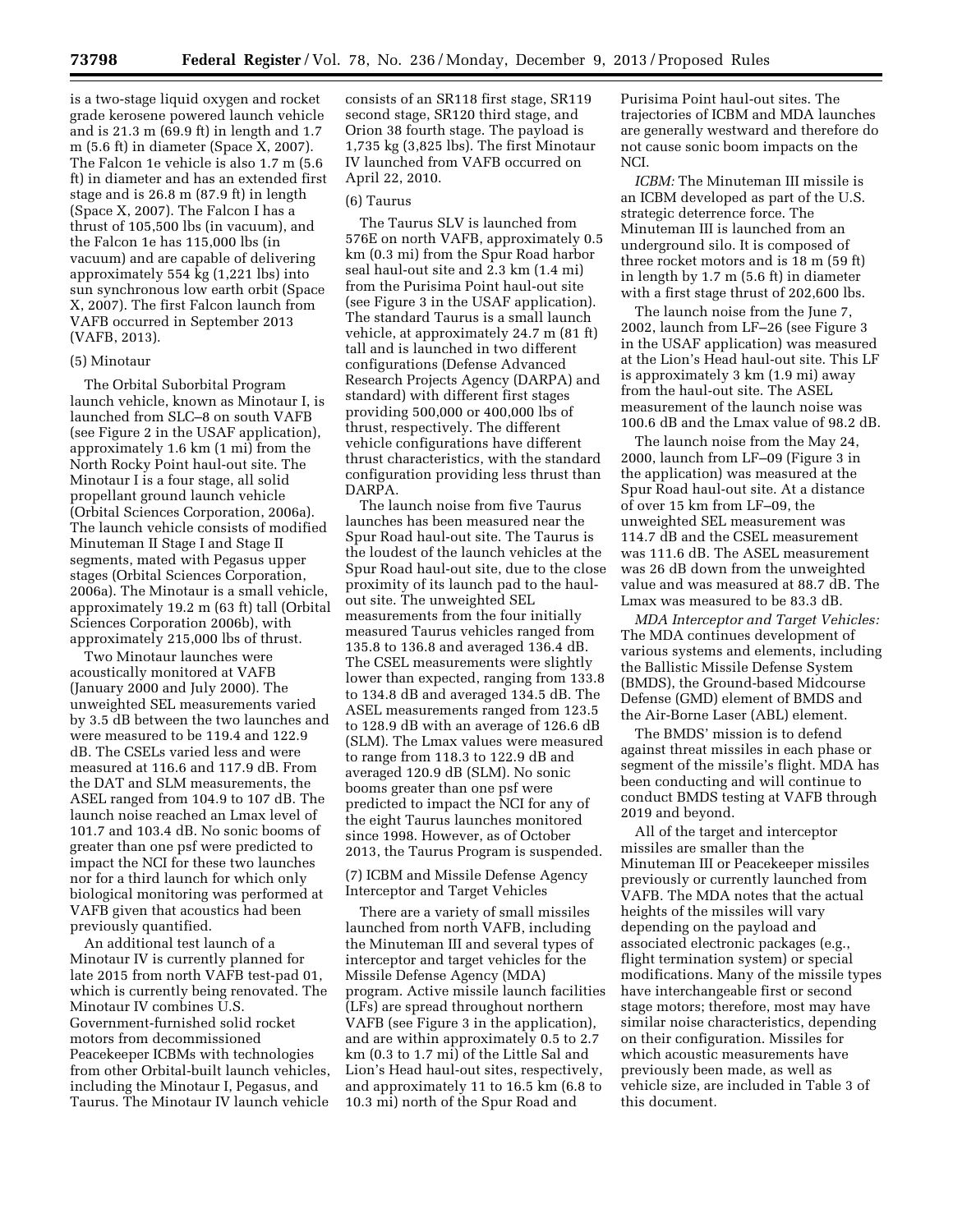| TABLE 3—COMPARISON OF SIZE AND SOUND PRODUCED BY ACOUSTICALLY MEASURED MDA MISSILES AND THE |  |
|---------------------------------------------------------------------------------------------|--|
| MINUTEMAN AND PEACEKEEPER VEHICLES                                                          |  |

| Missile                   | Program                         | Height<br>(m) | Diameter<br>(m) | A-weighted<br>sound<br>exposure<br>level<br>(dB) | Lmax<br>(dB) |
|---------------------------|---------------------------------|---------------|-----------------|--------------------------------------------------|--------------|
| Orbital Boost Vehicle     |                                 | 11.3          | 0.9             | 114.5                                            | 113.8        |
| Booster Verification Test |                                 | 15.8          | 1.4             | 114.7                                            | 113.8        |
|                           | USAF Strategic Deterrence Force | 18.0          | 1.7             | 117.7                                            | 112.2        |
|                           | USAF Strategic Deterrence Force | 21.8          | 2.3             | 122.5                                            | 117.0        |

**Note:** The Minuteman III and Peacekeeper missiles are provided as a comparison to the smaller MDA missiles. Sound levels are from actual launches and were extrapolated to the distance of 1 km to compare each missile.

The main missile programs and missile types are described herein, but others may be implemented before this permit expires. The USAF would notify NMFS of any new missile programs that would be implemented at VAFB. Completely new types of missiles would be monitored acoustically and biologically, during their first launch, even if the launch occurs outside of the pupping season, using the standard launch monitoring protocol for VAFB. However, configuration changes in existing missiles would only be monitored during the pupping season, as is done for all other missile launches.

The MDA's BMDS test plans, including those involving tests from VAFB, are subject to constant change as the BMDS is being developed. Therefore, it is difficult for the MDA to

predict with accuracy its future launch schedule or number of launches over the next five years. However, due to test resource limitations, the MDA does not envision conducting more than three missile tests per quarter (on average) over the next five years from VAFB, and none of the missiles would be larger than the Minuteman III. This limitation (i.e., three missiles per quarter and none being larger than the Minuteman III) can be used to establish the potential impacts posed by the MDA testing at VAFB over the next five years. Additionally, Table 2 in this document outlined no more than seven missile launches to be reasonably likely during the proposed period of these regulations and LOA.

In order to compare launch noise from past and current SLVs, as it was

received near the north and south VAFB marine mammal haul-out sites, Tables 4 through 6 in this document provide information on the SELs that were measured during previous launch events. Table 4 provides a comparison of SELs as measured at the sound monitoring site by the south VAFB marine mammal haul-out site. Table 5 provides the SELs as measured at the sound monitoring site by the north VAFB Spur Road marine mammal haulout site. Finally, Table 6 provides the SELs as measured at the sound monitoring site by the north VAFB Lion's Head marine mammal haul-out site. Figures 2 and 3 in the USAF application depict the locations of the haul-out sites.

| TABLE 4-SOUND LEVELS FROM LAUNCHES ON VAFB, AS MEASURED BY THE DIGITAL AUDIO TAPE RECORDER NEAR THE |  |
|-----------------------------------------------------------------------------------------------------|--|
| SOUTH VAFB MARINE MAMMAL HAUL-OUT SITE                                                              |  |

| Launch<br>vehicle | Satellite    | Launch<br>complex | Launch<br>date | Dist. to<br>haul-out<br>(km) | <b>TSEL</b><br>(dB) | <b>CSEL</b><br>(dB) | <b>ASEL</b><br>(dB) | TPeak<br>(dB) | Lmax<br>(dB) |
|-------------------|--------------|-------------------|----------------|------------------------------|---------------------|---------------------|---------------------|---------------|--------------|
| Delta IV          | DMSP-17      | SLC-6             | 4-Nov-06       | 2.7                          | 131.3               | 127.5               | 111.3               | 129.0         | 102.6        |
| Titan IV          | B-34         | SLC-4E            | 5-Oct-01       | 8.5                          | 130.2               | 124.2               | 104.5               | 125.0         | 100.6        |
| Athena II         | Ikonos-1     | SLC-6             | 27-Apr-99      | 2.8                          | 127.9               | 123.7               | 107.3               | 125.6         | 99.9         |
| Delta IV          | NROL-22      | SLC-6             | 27-Jun-06      | 2.7                          | 127.7               | 122.9               | 106.2               | 130.0         | 103.1        |
| Titan IV          | B-12         | SLC-4E            | 22-May-99      | 8.5                          | 127.6               | 121.9               | 103.6               | 123.7         | 97.0         |
| Athena I          | Lewis        | SLC-6             | 22-Aug-97      | 2.8                          | 127.0               | 121.3               | 107.3               | 126.8         | 101.0        |
| Titan IV          | B-28 NRO     | SLC-4E            | 17-Aug-00      | 8.5                          | 126.8               | 119.9               | 99.0                | 123.5         | 91.5         |
| Athena II         | Ikonos-2     | SLC-6             | 24-Sep-99      | 2.8                          | 125.9               | 123.4               | 107.8               | 124.6         | 102.2        |
| Titan IV          | A-18         | SLC-4E            | 23-Oct-97      | 8.5                          | 125.9               | 119.0               | 96.6                | 121.8         | 88.2         |
| Atlas IIAS        | AC-141 Terra | SLC-3E            | 18-Dec-99      | 9.9                          | 124.2               | 113.6               | 87.3                | 120.3         | 76.4         |
| Minotaur          | MightySat    | SLC-8             | 19-Jul-00      | 2.3                          | 122.9               | 117.9               | 107.0               | 122.0         | 101.7        |
| Titan II          | G-7          | SLC-4W            | 19-Jun-99      | 8.5                          | 120.3               | 112.3               | 87.7                | 121.4         | 79.1         |
| Minotaur          | JAWSAT       | SLC-8             | 26-Jan-00      | 2.3                          | 119.4               | 116.6               | 105.4               | 125.0         | 103.4        |
| Titan II          | G-12         | SLC-4W            | 13-May-98      | 8.5                          | 119.3               | 115.0               | 95.4                | 113.0         | 85.9         |
| Delta II          | $MS-9$       | SLC-2             | 17-May-98      | 22.0                         | 118.1               | 103.1               | 72.4                | 113.9         | 61.8         |
| Atlas IIAS        | MLV-10       | SLC-3E            | 8-Sep-01       | 9.9                          | 118.0               | 112.1               | 88.5                | 112.6         | 80.8         |
| Titan II          | G-6          | SLC-4W            | 4-Apr-97       | 8.5                          | 116.5               | 112.4               | 88.5                | 111.3         | 76.1         |
| Titan II          | G-13         | SLC-4W            | 21-Sep-00      | 8.5                          | 116.3               | 109.6               | 83.5                | 109.5         | 74.9         |
| Taurus            | KOMPSAT      | SLC-576           | 20-Dec-99      | 20.3                         | 106.4               | 101.3               | 76.4                | 102.9         | 65.0         |

**Notes:** km = kilometers; TSEL = unweighted SEL; dB = decibels; CSEL = C-weighted SEL; ASEL = A-weighted SEL; Tpeak = unweighted peak sound level; Lmax = maximum fast A-weighted sound level.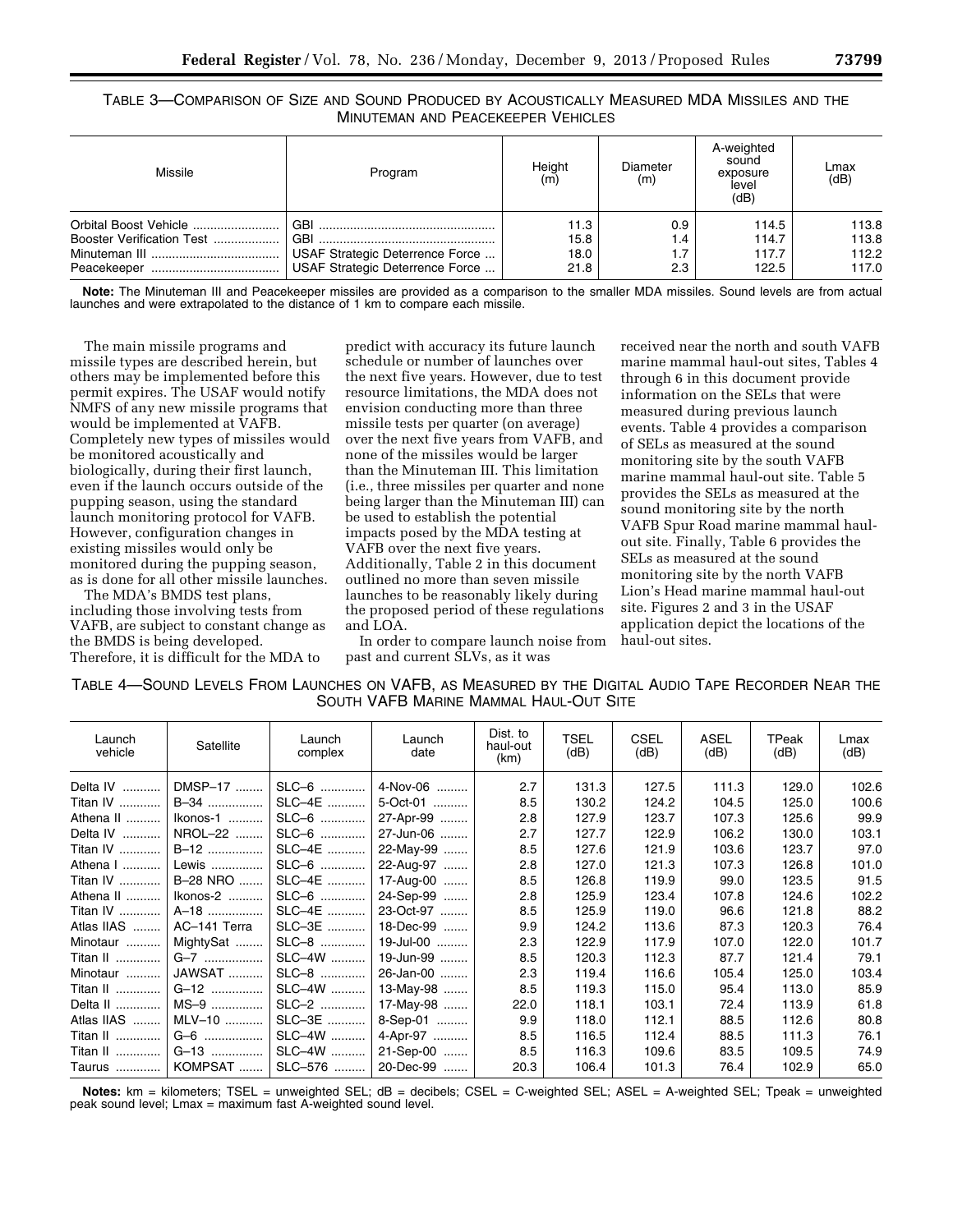# TABLE 5—SOUND LEVELS FROM LAUNCHES ON VAFB, AS MEASURED BY THE DIGITAL AUDIO TAPE RECORDER NEAR THE NORTH VAFB SPUR ROAD MARINE MAMMAL HAUL-OUT SITE

| Launch<br>vehicle | Satellite          | Launch<br>complex | Launch<br>date | Dist. to<br>haul-out<br>(km) | TSEL<br>(dB) | <b>CSEL</b><br>(dB) | ASEL<br>(dB) | TPeak<br>(dB) | Lmax<br>(dB) |
|-------------------|--------------------|-------------------|----------------|------------------------------|--------------|---------------------|--------------|---------------|--------------|
| Taurus            | MTI                | SLC-576           | 12-Mar-00      | 0.55                         | 136.8        | 134.8               | 125.6        | 141.8         | 120.6        |
| Taurus            | <b>STEX</b>        | SLC-576           | 3-Oct-98       | 0.55                         | 136.7        | 134.7               | 124.8        | 142.1         | 121.4        |
| Taurus            | T6                 | SLC-576           | 21-Sep-01<br>  | 0.50                         | 135.8        | 133.8               | 123.8        | 141.5         | 119.8        |
| Taurus            | Lite               | SLC-576<br>       | 6-Feb-03       | 0.55                         | 133.8        | 133.1               | 125.4        | 144.8         | .            |
| Delta II          | $MS-9$             | SLC-2             | 17-Mav-98      | 1.92                         | 128.9        | 126.7               | 116.9        | 137.3         | 112.5        |
| Delta II          | <b>JASON/TIMED</b> | SLC-2             | 7-Dec-01       | 2.00                         | 127.7        | 125.8               | 114.8        | 133.0         | 111.0        |
| Delta II          | IMAGE              | SLC-2             | 25-Mar-00      | 2.06                         | 126.9        | 125.1               | 113.9        | 129.4         | 109.2        |
| Delta II          | Quickbird2         | SLC-2             | 18-Oct-01      | 2.06                         | 126.9        | 124.2               | 111.8        | 128.7         | 104.2        |
| Delta II          | Landsat            | SLC-2             | 15-Apr-99      | 2.02                         | 126.5        | 124.3               | 114.1        | 133.3         | 108.8        |
| Atlas IIAS        | AC-141 Terra       | SLC-3E            | 18-Dec-99      | 11.10                        | 117.2        | 110.0               | 86.1         | 113.0         | 75.2         |

**Notes:** km = kilometers; TSEL = unweighted SEL; dB = decibels; CSEL = C-weighted SEL; ASEL = A-weighted SEL; Tpeak = unweighted peak sound level; Lmax = maximum fast A-weighted sound level.

# TABLE 6—SOUND LEVELS FROM LAUNCHES ON VAFB, AS MEASURED BY THE SOUND LEVEL METER NEAR THE NORTH VAFB LION'S HEAD MARINE MAMMAL HAUL-OUT SITE

| Launch<br>vehicle | Launch<br>complex | Launch<br>date | Dist. to<br>haul-out<br>(km) | ASEL<br>(dB) | Tpeak<br>(dB) | Lmax<br>(dB) |
|-------------------|-------------------|----------------|------------------------------|--------------|---------------|--------------|
|                   |                   |                | 1.15                         | 114.9        | 131.2         | 112.1        |
|                   |                   |                | 3.70                         | 106.1        | 128.8         | 100.9        |
|                   |                   |                |                              | 105.5        | 125.9         | 102.5        |
|                   |                   |                | 3.70                         | 102.4        | 126.6         | 97.8         |
|                   |                   |                | 3.15                         | 100.6        | 121.2         | 98.2         |

**Notes:** km = kilometers; dB = decibels; ASEL = A-weighted SEL; Tpeak = unweighted peak sound level; Lmax = maximum fast A-weighted sound level.

## *USAF Aircraft Operations*

The VAFB airfield, located on north VAFB, supports various aircraft operations further described below. Aircraft operations include tower operations, such as take offs and landings (training operations), and range operations, such as overflights and flight tests. Over the past 4 years, an average of slightly more than 600 flights has occurred each year.

*Fixed-wing Aircraft Operations:*  Various fixed-wing aircraft (jet and propeller aircraft) use VAFB for a variety of purposes, including delivery of space or missile components, launching of space vehicles at high altitude (e.g., the Pegasus), and emergency landings. VAFB is also used for flight testing, evaluation of fixedwing aircraft, and training exercises, including touch and goes. Three approved routes are used that avoid the established pinniped haul-out sites. Aircraft flown through VAFB airspace and supported by 30th Space Wing include B–1 and B–2 bombers, F–15, F–16, and F–22 fighters, V/X–22, Unmanned Aerial Vehicles, and KC–135 tankers. All aircraft are required to remain outside of the 305-m (1,000-ft) bubble around pinniped rookeries or haul-out sites, except when performing a life-or-death rescue mission, when

responding to a security incident, or during an aircraft emergency. There have been no observed impacts to pinnipeds from fixed-wing aircraft operations during launch monitoring or pinniped surveys.

*Helicopter Operations:* The number of helicopter operations at VAFB has decreased considerably since 2008 with the deactivation of the VAFB helicopter squadron. Other squadrons and units sometimes use VAFB for such purposes as transiting through the area, exercises, and launch mission support. Emergency helicopter operations (e.g., marine search and rescue and wildfire containment actions) are somewhat common. All helicopters are required to remain outside of the 305-m (1,000-ft) bubble around pinniped rookeries or haul-out sites, except when performing a life-or-death rescue mission, when responding to a security incident, or during an aircraft emergency. There have been no observed impacts to pinnipeds from helicopter operations during launch monitoring or pinniped surveys.

## *Timeframe of USAF Launch and Aircraft Operations*

Launch and aircraft operations could occur at any time of the day or night during the period to be covered under this proposed rule and subsequent LOA

(February 2014–February 2019). The USAF anticipates that no more than 15 missile and 35 rocket launches would occur in any year. This number is far higher than launch activity in previous years, but one new facility (SLC 4) is being reactivated with intent to increase ''commercial launch'' activity, and Test Pad-01 is being renovated. The USAF notes that activity levels over the 5-year period between February 2014 and February 2019 will not exceed 75 missile and 175 rocket launches without additional coordination with NMFS. All launch operations would occur at VAFB, potentially resulting in launch noise and visual impacts there. Potential sonic boom impacts from SLVs could occur over the NCI. Missiles are launched in a westerly trajectory and do not impact the NCI. Aircraft operations would occur only at VAFB and are anticipated to only impact hauled out pinnipeds when flying at low altitudes (i.e., typically below 305 m [1,000 ft]).

## *Harbor Activities Related to the Delta IV Evolved Expendable Launch Vehicle*

The Delta IV/EELV is comprised of a common booster core, an upper stage, and a payload fairing. The size of the common booster core requires it to be transported to the Base's launch site by a specially designed vessel, the *Delta*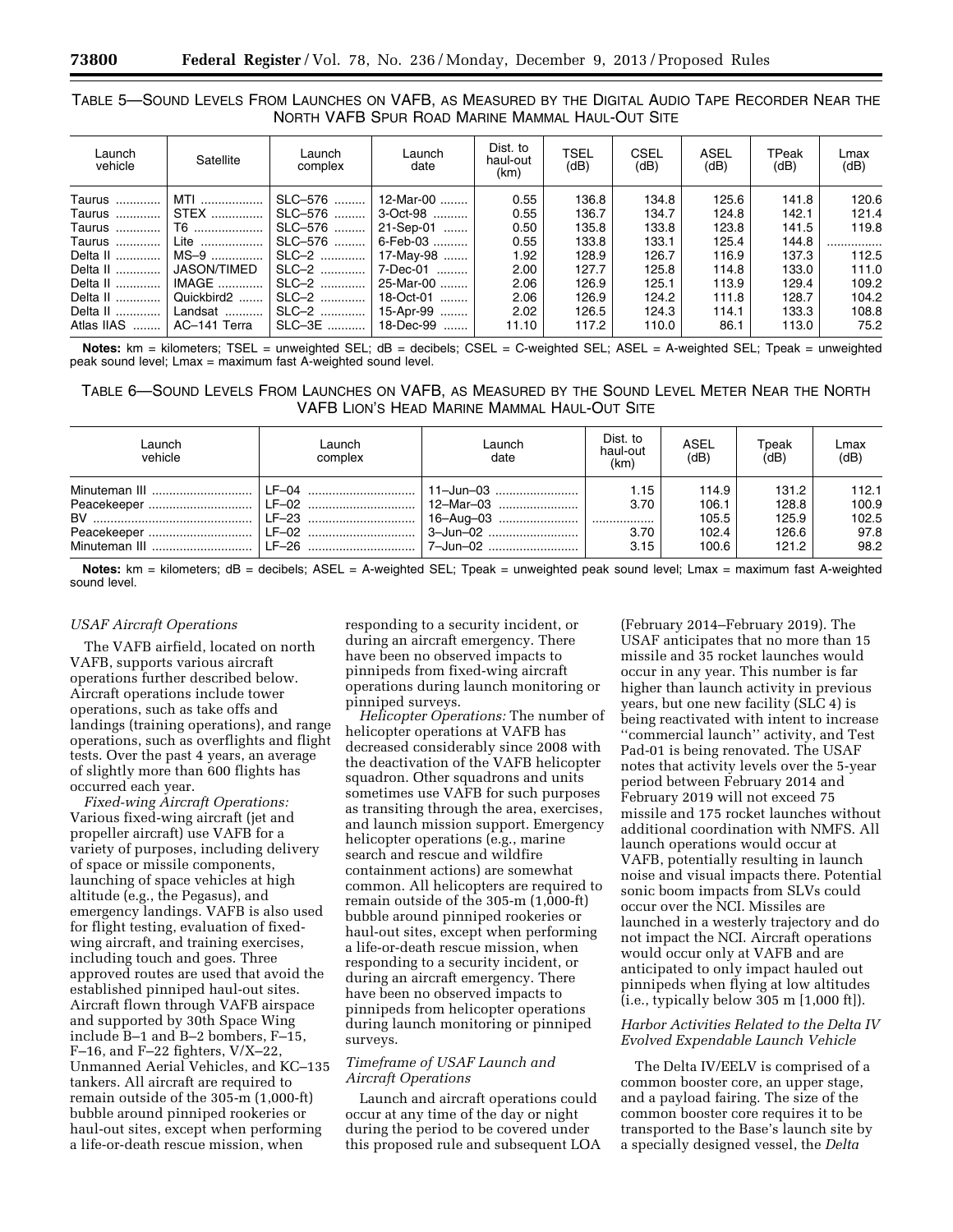*Mariner.* The *Delta Mariner* docks at the harbor on south VAFB. To allow safe operation of the *Delta Mariner,* United Launch Alliance requires that the harbor undergo maintenance on a periodic basis.

### (1) Delta Mariner Operations

The *Delta Mariner* is a 95.1-m (312-ft long), 25.6-m (84-ft) wide, steel-hulled, ocean-going vessel capable of operating at a 2.4-m (8-ft) draft. It is a roll-on, rolloff, self-propelled ship with an enclosed watertight cargo area, a superstructure

forward, and a ramp at the vessel's stern.

The 8,000-horsepower vessel enters the harbor stern first at 1.5 to 2 knots (kts) (1.72 mi per hour (mph)) during daylight hours at high tide, approaching the wharf at less than 0.75 kts (0.86 mph). At least one tugboat will always accompany the *Delta Mariner* during visits to the VAFB harbor. The vessel's departure will occur during daylight hours at high tide approximately 10 hours after the vessel's arrival.

### (2) Harbor Maintenance Dredging

United Launch Alliance must perform maintenance dredging up to four times per year, depending on the hardware delivery schedule, to accommodate the *Delta Mariner'*s draft. Dredging involves the use of heavy equipment, including a clamshell dredge, dredging crane, a small tug, dredging barge, dump trucks, and a skip loader. Expected noise levels from the dredging and other construction equipment, as well as the background noise measured at the dock area, are presented in Table 7 of this document.

# TABLE 7—NOISE LEVELS OF HEAVY EQUIPMENT

| Type of equipment | Range of<br>typical noise<br>levels (dBA)<br>at 50 feet | Range of<br>max. noise<br>level (dBA)<br>at 250 ft. |
|-------------------|---------------------------------------------------------|-----------------------------------------------------|
|                   | 84–93                                                   | 70-79                                               |
|                   | 81–84                                                   | $67 - 70$                                           |
|                   | 75–88                                                   | $61 - 74$                                           |
|                   | 82-95                                                   | $68 - 81$                                           |
| <b>FPT</b>        | * 56–82                                                 | $43 - 68$                                           |
|                   | $**35 - 48$                                             |                                                     |

\* Noise level measured within 20 feet from the engine exhaust (Acentech, Inc. [Acentech] 1998). \*\* Noise level measured at the dock by Acentech (1998) approximately 250 feet from the beach. Source of Noise Levels: Acentech 1998; Environmental Protection Agency (EPA) 1971.

#### (3) Cargo Movement Activities

Removal of the common booster core from the vessel requires the use of an elevating platform transporter (transporter). The transporter is powered by a diesel engine manufactured by Daimler-Chrysler AG (Mercedes), model OM442A, 340HP. United Launch Alliance would limit cargo unloading activities to periods of high tide. It takes approximately 2 hours to remove the first common booster core from the cargo bay and 6 hours to remove a complement of three common booster cores. It would take up to 2 additional hours to remove remaining cargo which may consist of two upper stages, one set of fairings, and one payload attach fitting (see Figure 1.3–1 in Appendix A of the application). The total of 10 hours includes time required to move the flight hardware to the staging area. United Launch Alliance packs flight hardware items, other than the common booster cores, in containers equipped with retractable casters and tow bars. United Launch Alliance would tow these containers off the vessel by a standard diesel truck tractor. Noise from the ground support equipment will be muted while inside the cargo bay and will be audible to marine mammals only during the time that the equipment is in the harbor area.

## *Timeframe of Delta Mariner Activities*

Cargo movement operations would occur for approximately 43 days (concurrent with the harbor maintenance activities). A fully-loaded vessel can be offloaded in 10 hours; however, the *Delta Mariner* may need to leave the dock and return at another time due to tide and wind extremes that may halt the removal of cargo. Dredgingrelated activities normally last between 3 and 5 weeks, including set-up and tear-down activities in the water and on shore. Dredging may proceed 24 hours per day to complete the job as quickly as possible and minimize the disruptive effect on the local animals; however, dredging at VAFB has historically been conducted in the daylight. Sedimentation surveys completed since the initial dredging indicate that maintenance dredging could be required annually, or even twice per year, depending on the hardware delivery schedule. Up to 5,000 cubic yards of sediment are allowed to be removed from the harbor per year by the United States Army Corps of Engineers permit. A survey occurs several months prior to each *Delta Mariner* visit to assess whether the harbor can be safely navigated. The area to be dredged is shown in Figure 1.2–1 of Appendix A in the application.

We expect that acoustic stimuli, resulting from the proposed *Delta Mariner* activities, have the potential to incidentally harass marine mammals. We also expect these disturbances to be temporary and result in a temporary modification in behavior and/or lowlevel physiological effects (Level B harassment only) of certain species of marine mammals.

We do not expect that the movement of the *Delta Mariner* during the conduct of the proposed activities has the potential to harass marine mammals because of the relatively slow operation speed of the vessel (1.5 to 2 kts; 1.72 mph) during its approach to the area at high tide and the vessel's slow operational speed (0.75 kts; 0.86 mph) during its approach to the wharf.

## **Description of the Geographic Region of the Activities**

### *VAFB*

VAFB is composed of approximately 99,000 acres of land, and approximately 64.4 km (40 mi) of coastline on the coast of central California, within Santa Barbara County (see Figure 1 in the USAF application). Space vehicles are launched into polar orbits on azimuths from 147–201 degrees, with sub-orbital flights to 281 degrees. Missile launches are directed toward Kwajalein Atoll in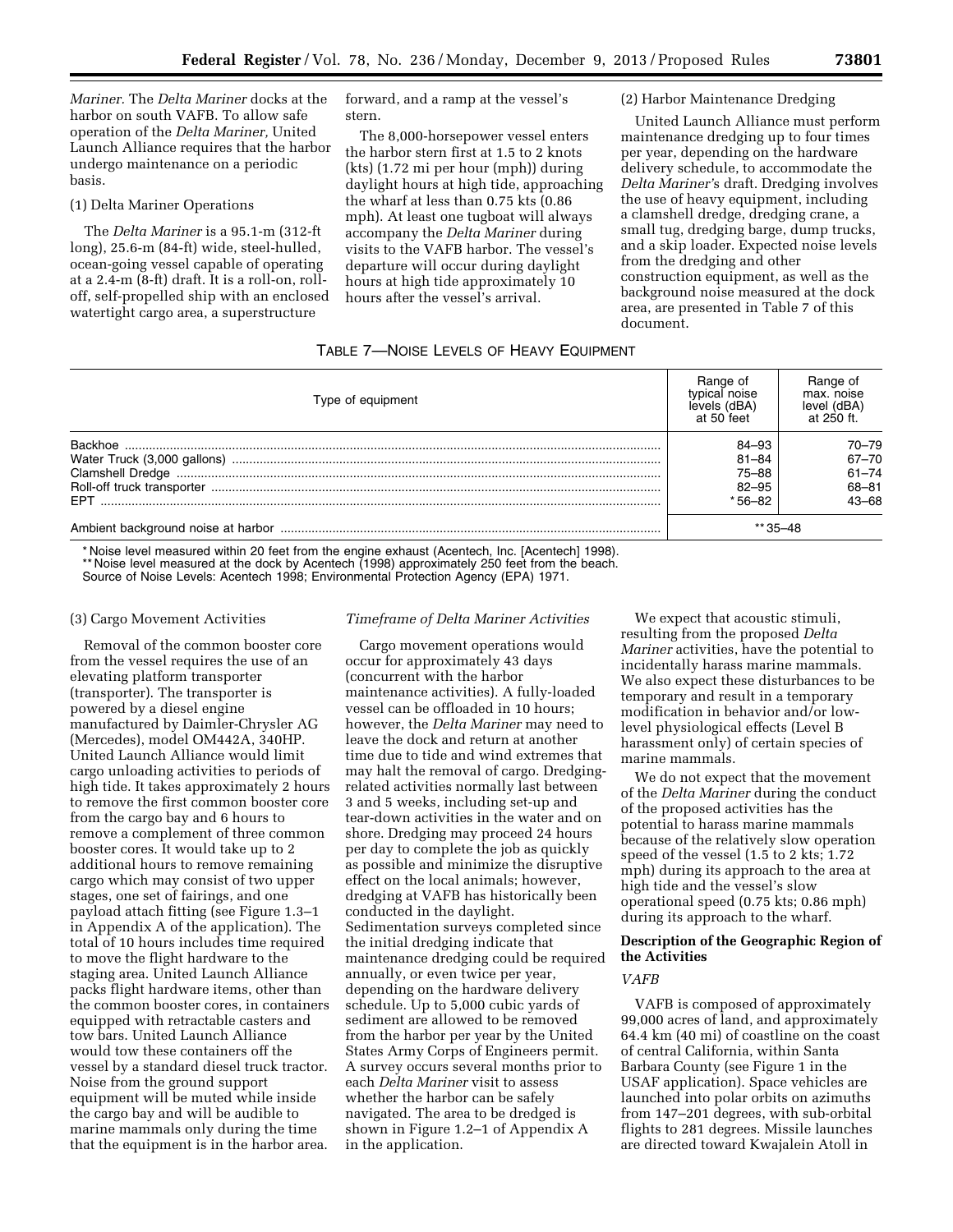the Pacific. This over-water sector, from 147–281 degrees, comprises the Western Range. Part of the Western Range encompasses the NCI (see Figure 1 in the USAF application).

### *NCI*

The Northern Channel Islands (NCI) are located approximately 50 km (31 mi) south of the southern point on VAFB. Three islands, San Miguel, Santa Cruz, and Santa Rosa, make up the main NCI, with San Miguel Island being the primary site for pinniped rookeries. The NCI are part of the Channel Islands National Park and the Channel Islands National Marine Sanctuary. The closest part of the NCI (Harris Point on San Miguel Island) is located more than 55 km (34 mi) south-southeast of the nearest launch facility.

### *VAFB Harbor*

The proposed harbor maintenance and *Delta Mariner* activities will take place in or near the VAFB harbor located on the central coast of California at 34°33′ N., 120°36′ W. in the northeast Pacific Ocean. Activities related to these operations and described in Appendix A of the application will take place at VAFB harbor, located on South Base, approximately 2.3 km (1.4 mi) south of Point Arguello, CA, and approximately 1 mi (1.61 km) south of the nearest marine mammal rookery.

## **Description of Marine Mammals in the Area of the Specified Activity**

Sections 3 and 4 of the USAF application and Sections 3 and 4 of Appendix A of the application contain detailed information on the abundance, status, and distribution of the species on VAFB and the NCI from surveys that they have conducted over the last decade and from NMFS Stock Assessment Reports (SARs). This information is summarized below and may be viewed in detail in the USAF's LOA application (see **ADDRESSES**). Additional information is available in the NMFS SARs, which are available at: *[http://www.nmfs.noaa.gov/pr/sars/pdf/](http://www.nmfs.noaa.gov/pr/sars/pdf/po2012.pdf) [po2012.pdf.](http://www.nmfs.noaa.gov/pr/sars/pdf/po2012.pdf)* 

#### *Pacific Harbor Seal*

The most common marine mammal inhabiting the VAFB coastline is the Pacific harbor seal (*Phoca vitulina richardii*). Harbor seals are local to the area, rarely traveling more than 50 km (31 mi) from the haul-out site. They haul out on small offshore rocks or reefs and sandy or cobblestone cove beaches. There are 12 harbor seal haul-out sites on south VAFB. The position of these sites in relation to various SLCs is shown in Figure 2. Of these, 10 sites

represent an almost continuous haul-out area which is used by the same seals (see Figure 2, inset, in USAF's application). Four sites exist on north VAFB. The position of these in relation to various SLCs and Launch Facilities (LFs; used for missile launches) is shown in Figure 3 of the application. Virtually all of the haul-out sites, both north and south, are used during low tides and are wave-washed or submerged during high tides. Additionally, the Pacific harbor seal is the only species that regularly hauls out near the VAFB harbor.

The main harbor seal haul-outs on VAFB are near Purisima Point and at Lion's Head (approximately 0.6 km [0.4 mi] south of Point Sal) on north VAFB and between the VAFB harbor north to South Rocky Point Beach on south VAFB (MSRS, 2009b). This south VAFB haul-out area is composed of several sand and cobblestone coves, rocky ledges, and offshore rocks. The Rocky Point area is used as breeding habitat; it is approximately 1.6 km (1 mi) north of the VAFB harbor (MSRS, 2009b). Harbor seals have been reported to haul out on the coast at Sudden Ranch, approximately 0.8 km (0.5 mi) south of the harbor.

The harbor seal population at VAFB has undergone an apparent decline. The primary cause of this decline has been a series of natural landslides at south VAFB, resulting in the abandonment of many haul-out sites. These slides have also resulted in extensive down-current sediment deposition, making these sites accessible to coyotes, which are now regularly seen there. Some of the displaced seals have moved to other sites at south VAFB, while others likely have moved to Point Conception, about 6.5 km (4 mi) south of the southern boundary of VAFB. Unusually high numbers of harbor seals have been reported recently at Point Conception and in the kelp beds from south VAFB to east of Point Conception (Laroche, 2012). A new haul-out site on south VAFB was discovered at Point Arguello (see Figure 2 in USAF's application). This consists of a ledge in a deep, protected crack on the north side of the point. Though not a large area, it does offer suitable haul-out for a few seals and is used occasionally.

On north VAFB, coyotes have been regularly observed at two haul-out sites. There, only rocky ledges closest to the ocean and exposed during the lowest tides are utilized by the seals, whereas before the coyotes arrived, much more of the intertidal area was used. In 2012, a new haul-out site, informally dubbed Little Sal, was discovered on north

VAFB near LF–06 (see Figure 3 in USAF's application).

Pacific harbor seals frequently use haul-out sites on the following islands of the NCI: San Miguel; Santa Rosa; Santa Cruz; and Anacapa. On San Miguel Island, they occur along the north coast at Tyler Bight and from Crook Point to Cardwell Point. Additionally, they regularly breed on San Miguel Island. Harbor seals are scattered throughout Santa Rosa Island. On Santa Cruz Island, they inhabit small coves and rocky ledges along much of the coast. Harbor seals haul out on rocky ledges, caves, and cobble beaches in small numbers on Anacapa Island.

#### *California Sea Lion*

At south VAFB, California sea lions (*Zalophus californianus*) regularly haul out on north Rocky Point (Figure 2), with numbers often peaking in spring. California sea lions have been reported at Point Arguello and Point Pedernales (both on south VAFB) in the past, although none have been noted there over the past several years. In 2002, small numbers hauled out on the VAFB harbor jetty when large numbers of bait fish had moved close to shore there (MMCG and SAIC, 2012a). Individual sea lions have been noted hauled out throughout the VAFB coast; these were transient or stranded specimens. California sea lions occasionally haul out on Point Conception itself, south of VAFB. They regularly haul out on Lion Rock, north of VAFB and immediately south of Point Sal.

There are several sea lion rookeries on San Miguel Island. The primary rookeries can be found on Point Bennett; however, they also breed on Castle Rock and sometimes at Richardson Rock. Sea lions haul out at the west end of Santa Rosa Island at Ford Point and Carrington Point. A few California sea lions have been born on Santa Rosa Island, but no rookery has been established. On Santa Cruz Island, California sea lions haul out from Painted Cave almost to Fraser Point, on the west end. Fair numbers haul out at Gull Island, off the south shore near Punta Arena. Pupping appears to be increasing there. Sea lions also haul out near Potato Harbor, on the northeast end of Santa Cruz. California sea lions haul out by the hundreds on the south side of East Anacapa Island.

## *Northern Elephant Seal*

Northern elephant seals (*Mirounga angustirostris*) sometimes haul out at VAFB. In 2004, a record count of 188 animals was made, mostly newly weaned seals (MMCG and SAIC, 2012a). Since that time, only a few elephant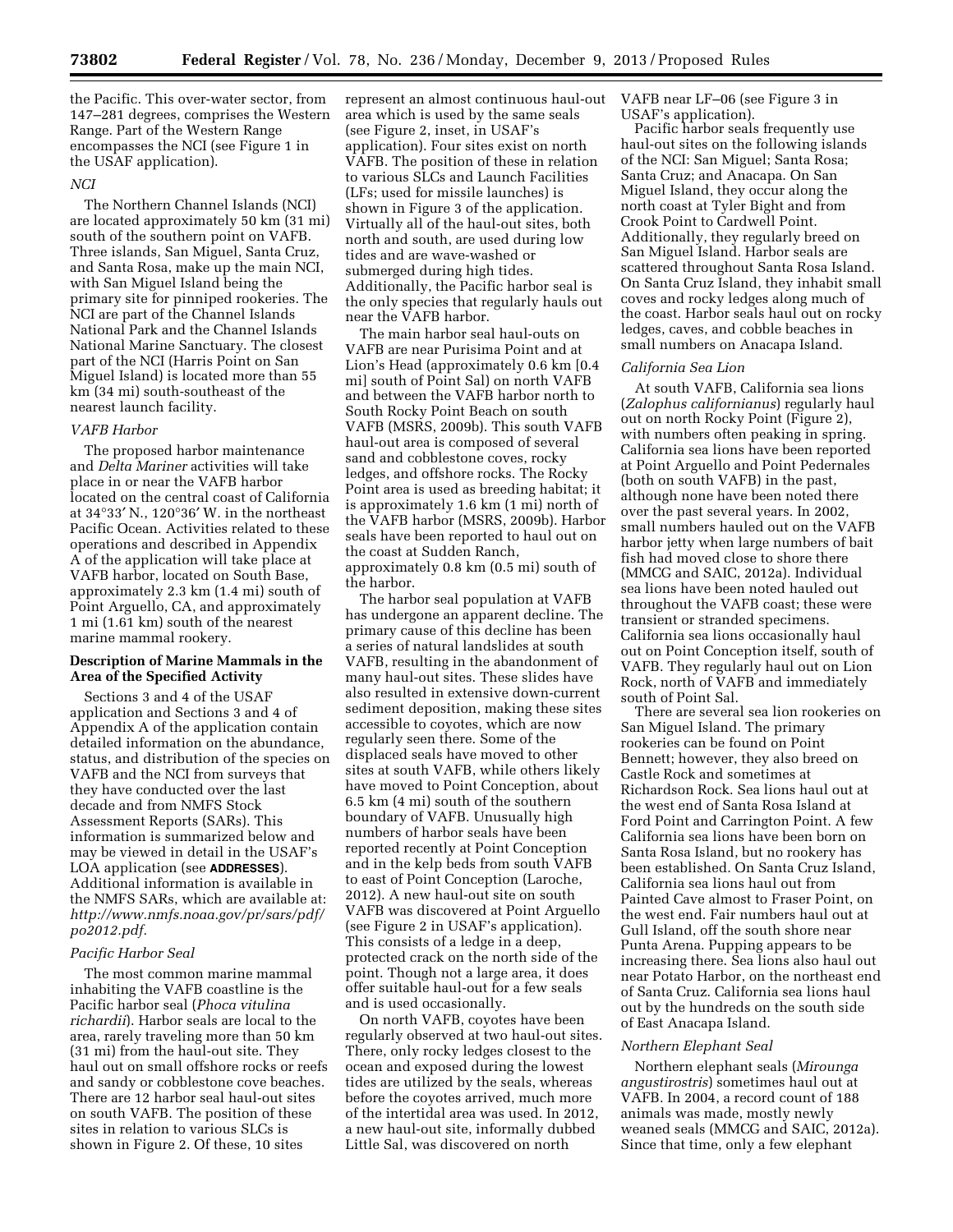seals have been reported yearly, mostly ''weaners'' and subadults, although adults have been noted occasionally. The nearest regularly used haul-out site on the mainland coast is at Point Conception. On December 14, 2012, an immature male elephant seal was observed hauled out on the sandy beach west of the breakwater at the VAFB harbor. The seal was again observed on December 15–18 and December 27. This is the first documented instance of an elephant seal hauled out at the VAFB harbor. There has been no verified breeding of northern elephant seals on VAFB.

Point Bennett on San Miguel Island is the primary northern elephant seal rookery. They also pup and breed on Santa Rosa Island, mostly on the west end. Northern elephant seals are rarely seen on Santa Cruz and Anacapa Islands.

## *Steller Sea Lion*

In April and May of 2012, Steller sea lions (*Eumetopias jubatus*) were observed for the first time at VAFB. Up to 16 adults were noted among the California sea lions at north Rocky Point. Some individuals with distinctive scars were observed on several occasions over a several-week period, indicating that this site was being used over time rather than as a brief rest stop (MMCG and SAIC, 2012a, c). Several animals returned in February 2013 (USAF unpublished data). North Rocky Point is checked during USAF monthly marine mammal surveys, so if Steller sea lions return to this site, they will be reported. These individuals were from the eastern stock of Steller sea lions.

Steller sea lions once had two small rookeries on San Miguel Island, but these were abandoned after the 1982– 1983 El Niño event. These rookeries once represented the southernmost colonies of the eastern stock of this

TABLE 8—NCI PINNIPED POPULATION ESTIMATES

species. Steller sea lions are not observed on the other NCI.

#### *Northern Fur Seal*

No haul-out or rookery sites exist for fur seals on the mainland coast. The only specimens that do appear on mainland beaches are stranded animals. Only one fur seal stranding has been reported at VAFB. This involved a northern fur seal that came ashore at Surf Beach. (This beach is on VAFB property but is accessible to the public.) This seal, a nine-month old male, was rescued by the Santa Barbara Marine Mammal Center on March 11, 2012 (SBMMC, 2012).

Northern fur seals have small rookeries at Point Bennett and on Castle Rock on San Miguel Island. They are not observed on the other NCI. Table 8 in this document outlines current population estimates of the five pinniped species described here on the NCI.

| <b>Species</b>                                  | San Miguel Island | Santa Rosa Island                                                  | Santa Cruz Island | Anacapa Island         |
|-------------------------------------------------|-------------------|--------------------------------------------------------------------|-------------------|------------------------|
| Northern elephant seal $\pm 10,000$ pups yearly |                   | $\pm 2,000$ pups yearly    Occasional transient    Rare transient. |                   | 100.<br>None.<br>None. |

Sources: Carretta et al. 2011 and 2012; Allen and Angliss 2011 and 2012.<br><sup>1</sup> No estimate is available for the total sea lion population on each main rookery island. Instead, pup counts are made at various breeding<br>areas, a

<sup>2</sup> Regular surveys are not conducted of these islands, and pupping is very sporadic and minimal there. These are estimates of the total number of sea lions at these islands.

## *Other Marine Mammals in the Proposed Action Area*

There are several cetaceans that have the potential to transit in the vicinity of VAFB, including the short-beaked common dolphin (*Delphinus delphis*), the Pacific white-sided dolphin (*Lagenorhynchus obliquidens*), and the gray whale (*Eschrichtius robustus*). We will not consider these species further in this proposed rule because they are typically found farther offshore of VAFB and the VAFB harbor and are unlikely or rare in the proposed action area. Guadalupe fur seals (*Arctocephalus townsendi*) are reported occasionally at San Miguel Island; and, in 1998, a pup was successfully weaned there (Melin and DeLong, 1999). However, their occurrence is rare.

California (southern) sea otters (*Enhydra lutris nereis*) are listed as threatened under the Endangered Species Act and categorized as depleted under the MMPA. The U.S. Fish and Wildlife Service manages this species, and we will not consider this species in

greater detail within this proposed rule. The proposed rule will only address requested take authorizations for pinnipeds. The USAF launch, aircraft, and helicopter operations have the potential to take Pacific harbor seals, California sea lions, northern elephant seals, Steller sea lions, and northern fur seals by Level B harassment. The harbor activities related to the launch vehicles at VAFB have the potential to take four of the same species (all but northern fur seals, which are not found in the vicinity of the VAFB harbor) by Level B harassment.

## **Potential Effects of Specified Activities on Marine Mammals**

The activities proposed for taking of marine mammals under these regulations have the potential to cause harassment through both acoustic and visual stimuli. The USAF launch and aircraft activities create two types of noise: Continuous (but short-duration) noise, due mostly to combustion effects of aircraft and launch vehicles; and impulsive noise, due to sonic boom

effects. Launch operations are the major source of noise on the marine environment from VAFB. The operation of launch vehicle engines produces significant sound levels. Generally, noise is generated from four sources during launches: (1) Combustion noise from launch vehicle chambers; (2) jet noise generated by the interaction of the exhaust jet and the atmosphere; (3) combustion noise from the post-burning of combustion products; and (4) sonic booms. Launch noise levels are highly dependent on the type of first-stage booster and the fuel used to propel the vehicle. Therefore, there is a great similarity in launch noise production within each class size of launch vehicles. The noise generated by VAFB activities will result in the incidental harassment of pinnipeds, both behaviorally and in terms of physiological (auditory) impacts.

Acoustic and visual stimuli generated by the use of heavy equipment during the *Delta Mariner* off-loading operations and harbor dredging and the increased presence of personnel may have the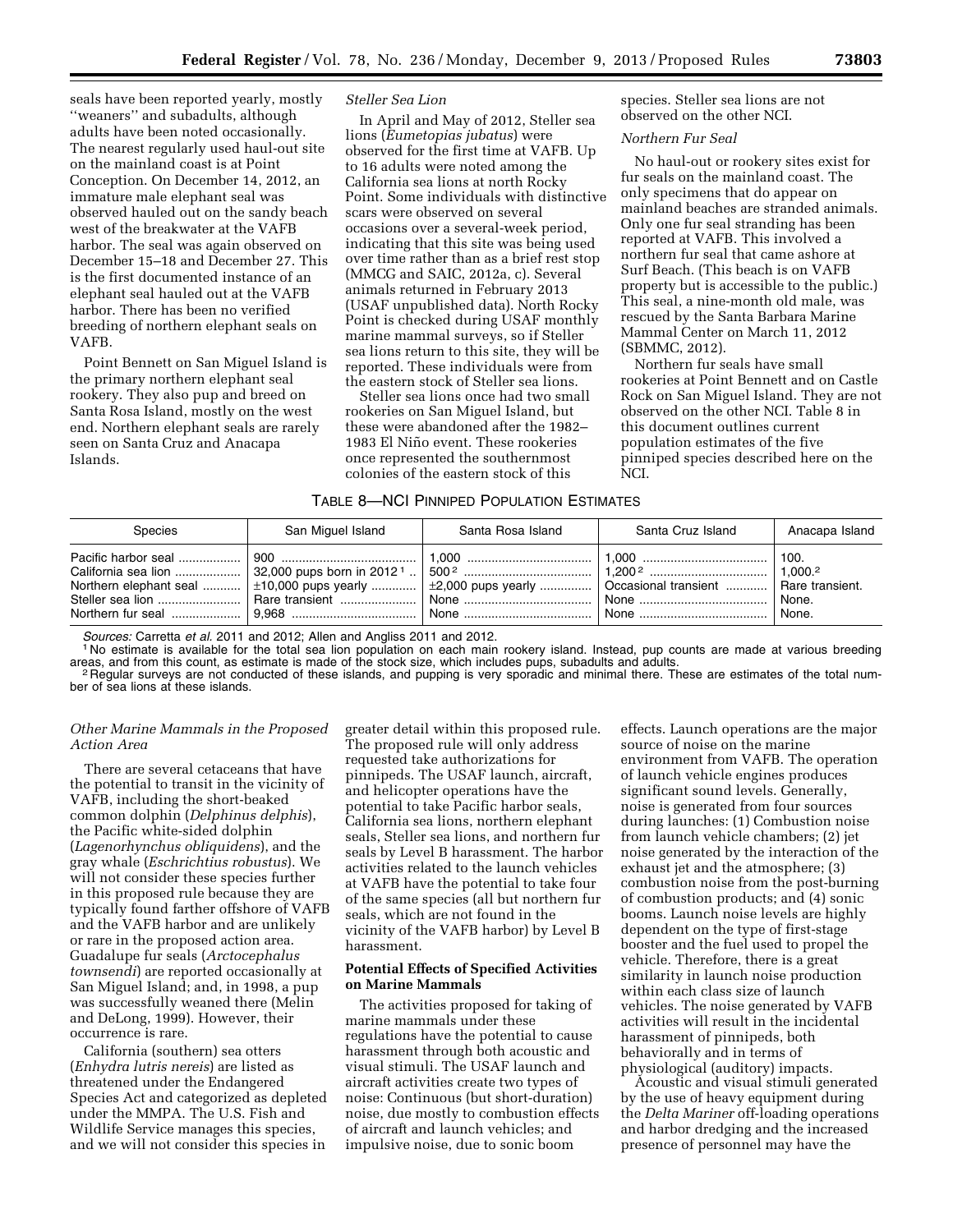potential to cause Level B harassment of any pinnipeds hauled out in the VAFB harbor. This disturbance from acoustic and visual stimuli is the principal means of marine mammal taking associated with these activities.

The noise and visual disturbances from SLV and missile launches, aircraft and helicopter operations, and harbor maintenance activities may cause the animals to lift their heads, move towards the water, or enter the water. The following information provides background on marine mammal responses to launch noise and harbor maintenance activities that has been gathered under previous LOAs and Incidental Harassment Authorizations for these activities, as well as a scientific research permit issued to VAFB by NMFS for a research program (Permit No. 859–1680–01, expired January 1, 2009, and Permit No. 14197, expires June 30, 2014) to determine the short and long-term effects of SLV noise and sonic booms on affected marine mammals.

# *Marine Mammal Response to Launch Noise and Sonic Booms*

Seals may leave the haul-out site and enter the water due to the noise created by launch vehicles during launch operations. The percentage of seals leaving the haul-out increases with noise level up to approximately 100 dB ASEL, after which almost all seals leave, although data have shown that some percentage of seals have remained on

shore during launches. Time-lapse video photography during four launch events revealed that the seals that reacted to the launch noise but did not leave the haul-out were all adults. Because adult seals reacted less strongly than other younger seals, this suggests that adults had possibly experienced other launch disturbances and had habituated to them. When launches occur during high tides at VAFB, impacts likely do not occur because the haul-out sites are submerged (i.e., pinnipeds are not hauled out; MMCG and SAIC, 2012a).

The louder the launch noise, the longer it took for seals to begin returning to the haul-out site and for the numbers to return to pre-launch levels. Seals may begin to return to the haul-out site within 2–55 min of the launch disturbance, and the haul-out site usually returned to pre-launch levels within 45–120 min. In two past Athena IKONOS launches with ASELs of 107.3 and 107.8 dB at the closest haul-out site, seals began to haul-out again approximately 16–55 min post-launch (Thorson *et al.,* 1999a; 1999b). In contrast, noise levels from an Atlas launch and several Titan II launches had ASELs ranging from 86.7 to 95.7 dB at the closest haul-out, and seals began to return to the haul-out site within 2– 8 min post-launch (Thorson and Francine, 1997; Thorson *et al.,* 2000).

The main concern on the NCI from VAFB launch activities is potential

impacts from sonic booms created during launches of SLVs from VAFB. During the period of 1997 through 2005, and in 2007, there were no sonic booms above 2 psf recorded on the NCI. Small sonic booms between 1 and 2 psf usually elicit a heads up response or slow movement toward and entering the water, particularly for pups. In 2006, due to an equipment malfunction, there was uncertainty about the peak overpressure from the Delta IV NROL– 22 launch, which could have ranged between 0.77 and 3.36 psf. During the 1996 Titan IV K–22 launch, sonic booms of 1 to 9.2 psf reached San Miguel Island and caused many sea lions and some elephant seals to enter the water near the loudest sonic boom (Stewart *et al.,* 1996). There were no injuries or mortalities as a result of that sonic boom or the reactions by pinnipeds on San Miguel Island. The most recent launch to produce a sonic boom of greater than 2 psf at San Miguel Island with simultaneous pinniped observations occurred on September 13, 2012 (sonic boom of 2.1 psf). No reactions were noted in the California sea lions and northern elephant seals present, and 20 of 36 harbor seals present entered the water (MMCG and SAIC, 2013). Table 9 summarizes monitoring efforts at San Miguel Island during which acoustic measurements were successfully recorded simultaneously with observations of the animals' reactions to the booms.

| Table 9—Sonic Booms and Pinniped Reactions at San Miguel Island |  |
|-----------------------------------------------------------------|--|
|-----------------------------------------------------------------|--|

| Launch<br>date | Vehicle                | psf          | ( $dB$ re 20 $\mu$ Pa) | Reaction                                                                                         | Location                  |
|----------------|------------------------|--------------|------------------------|--------------------------------------------------------------------------------------------------|---------------------------|
| 7 Nov 91       | Titan IV               | 11.2 & 1.8   |                        | M.a. None                                                                                        | Pt. Bennett.              |
|                | 12 May 96    Titan IV  | 28.92        | 2146.6                 | M.a. 60 of 67 heads-up                                                                           | Crook Pt.                 |
|                | 27 Apr 99    Athena II | 1.0          |                        | M.a. & C.u. Alerted but no other response                                                        | Adam's Cove.              |
|                | 24 Sep 99    Athena II | 0.95         | 127.2                  | M.a. & C.u. Alerted; otherwise no response                                                       | Pt. Bennett.              |
|                | 20 Nov 00  Delta II    | 0.4          |                        | 119.6   Z.c. 60 pups into water; no reaction from focal<br>group.<br>M.a. No reaction            | Pt. Bennett.              |
|                | 8 Sep 01    Atlas II   | 10.75 & 0.35 | 1125.1 & 118.6         | Z.c. Group 2: 247-no reaction<br>M.a. 25-37-no reaction<br>P.v. 2 of 4 into water                | Cardwell Pt.              |
| 11 Feb 02      | Delta II               | 10.47 & 0.64 | 123.08                 | $1121.08$ & $\vert$ Z.c. & C.u. 485 in 3 groups-no reaction<br>M.a. 424 in 2 groups-no reaction  | Pt. Bennett.              |
|                | 2 Dec 03    Atlas II   | 0.88         | 126.4                  | Z.c. Number unknown (night launch); 4 moved to-<br>ward water, 40% heads-up.<br>M.a. No reaction | Pt. Bennett.              |
|                | 15 Jul 04    Delta II  | 10.79 & 1.34 | 1125.5 & 130.12        | Z.c. Number unknown (night launch); 10% heads-<br>up.                                            | Adam's Cove.              |
|                | 13 Mar 08    Atlas V   | 1.24         | 129.4                  |                                                                                                  | Cardwell Pt.              |
|                | 5 May 09    Delta II   | 0.76         | 125.2                  |                                                                                                  | West of Ju-<br>dith Rock. |
|                | 14 Apr 11    Atlas V   | 1.01         | 110.0                  |                                                                                                  | Cuyler Har-<br>bor.       |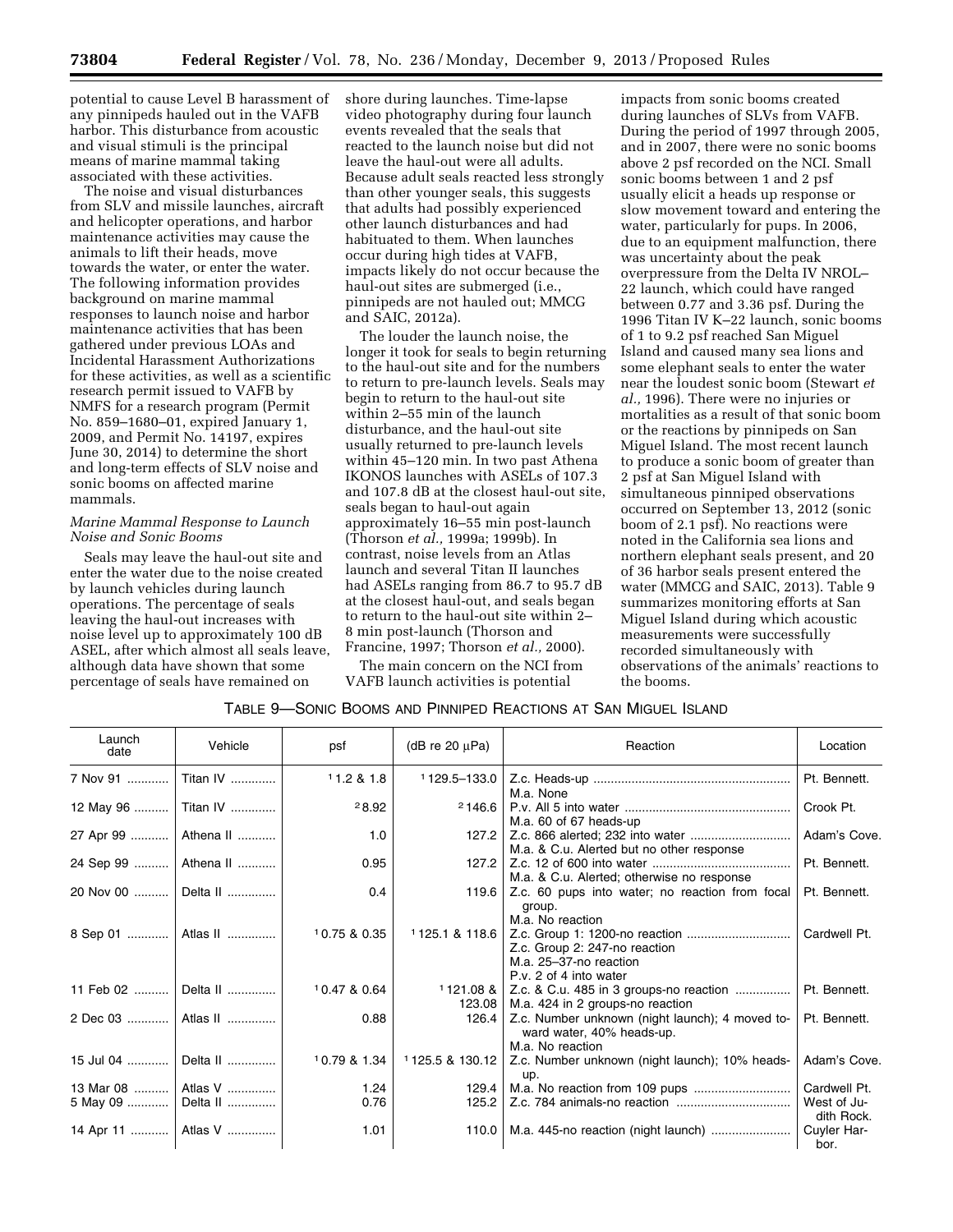TABLE 9—SONIC BOOMS AND PINNIPED REACTIONS AT SAN MIGUEL ISLAND—Continued

| Launch<br>date       | Vehicle | pst  | (dB re $20 \mu Pa$ ) | Reaction                                        | Location     |
|----------------------|---------|------|----------------------|-------------------------------------------------|--------------|
| 13 Sep 12    Atlas V |         | 2.10 |                      | M.a. 68-no reaction<br>P.v. 20 of 36 into water | Cardwell Pt. |

*Sources:* MMCG and SAIC 2012a and 2012c.

*Abbreviations:* 

Psf = Pounds per square foot (maximum overpressures of sonic booms); dB re 20 μPa = Decibels referenced to 20 micropascals (peak airborne intensities of sonic booms); Z.c. = Zalophus californianus, the California sea lion; M.a. = Mirounga angustirostris, the northern elephant seal; C.u. = *Callorhinus ursinus,* the northern fur seal; P.v. = *Phoca vitulina richardsi,* the Pacific harbor seal.

1. When two acoustic measurements are presented, they represent a double sonic boom.

2. This was a rare, focused sonic boom.

At the Channel Islands, California sea lions react more strongly to sonic booms than most other species. Pups sometimes react more than adults, either because they are more easily frightened or because their hearing is more acute. Harbor seals also appear to be more sensitive to sonic booms than most other pinnipeds, often resulting in startling and fleeing into the water. Northern fur seals generally show little or no reaction. Northern elephant seals generally exhibit no reaction at all, except perhaps a heads-up response or some stirring, especially if sea lions in the same area mingled with the elephant seals react strongly to the boom. Postlaunch monitoring generally reveals a return to normal patterns within minutes up to an hour or two of each launch, regardless of species.

Table 9 in this document shows that little or no reaction from the four species usually occurred when overpressures were below 1 psf. In general, elephant seals did not react unless other animals around them reacted strongly or if the sonic boom was extremely loud. Northern fur seals seemed to react similarly. From limited data about the reactions of harbor seals, it appears likely that they were quite sensitive to sonic booms (MMCG and SAIC, 2012a, c). Their reactions to launch noise at VAFB seem to suggest a sensitivity to low frequency sounds as well. No evidence has been presented of abnormal behavior as a result of the launches, nor were any injuries or mortalities attributed to any launches. No pups were abandoned as a result of sonic booms. These findings came as a result of more than two decades of research by numerous qualified, independent researchers, from March 1991 through September 2012 (MMCG and SAIC, 2012a, c). These patterns are anticipated to continue. Based on the information presented here and in the USAF application, the USAF is proposing to alter the requirements for monitoring when a sonic boom is predicted over the NCI. As noted in the

''Proposed Monitoring and Reporting'' section found later in this document, the USAF proposes a decrease (perhaps with seasonal variables) in the monitoring requirement to only monitor sonic booms predicted to be greater than 1.5 psf between March and September or above 2 psf at other times of the year. NMFS concurs that such a change to past monitoring protocols is warranted based on data presented here and in past monitoring reports, and this change is presented in the proposed monitoring section later in this document.

## *Auditory Brainstem Response (ABR) Tests*

To determine if harbor seals experience changes in their hearing sensitivity as a result of launch noise, ABR testing was conducted on 21 harbor seals for four Titan IV launches, one Taurus launch, and two Delta IV launches by the USAF in accordance with issued Scientific Research permits.

Following standard ABR testing protocol, the ABR was measured from one ear of each seal using sterile, subdermal, stainless steel electrodes. A conventional electrode array was used, and low-level white noise was presented to the non-tested ear to reduce any electrical potentials generated by the non-tested ear. A computer was used to produce the click and an 8 kilohertz (kHz) tone burst stimuli, through standard audiometric headphones. Over 1,000 ABR waveforms were collected and averaged per trial. Initially the stimuli were presented at sound pressure levels (SPL) loud enough to obtain a clean reliable waveform, and then decreased in 10 dB steps until the response was no longer reliably observed. Once response was no longer reliably observed, the stimuli were then increased in 10 dB steps to the original SPL. By obtaining two ABR waveforms at each SPL, it was possible to quantify the variability in the measurements.

Good replicable responses were measured from most of the seals, with

waveforms following the expected pattern of an increase in latency and decrease in amplitude of the peaks, as the stimulus level was lowered. One seal had substantial decreased acuity to the 8 kHz tone-burst stimuli prior to the launch. The cause of this hearing loss was unknown but was most likely congenital or from infection. Another seal had a great deal of variability in waveform latencies in response to identical stimuli. This animal moved repeatedly during testing, which may have reduced the sensitivity of the ABR testing on this animal for both the click and 8 kHz tone burst stimuli. Two of the seals were released after pre-launch testing but prior to the launch of the Titan IV B–34, as the launch was delayed for many days, and five days is the maximum duration permitted to hold the seals for testing.

Detailed analysis of the changes in waveform latency and waveform replication of the ABR measurements for the 14 seals showed no detectable changes in the seals' hearing sensitivity as a result of exposure to the launch noise. The delayed start (1.75 to 3.5 hr after the launches) for ABR testing allows for the possibility that the seals may have recovered from a temporary threshold shift (TTS) before testing began. However, it can be said with confidence that the post-launch tested animals did not have permanent hearing changes due to exposure to the launch noise from the Titan IV, Taurus, or Delta IV SLVs. These results are consistent with previous NMFS conclusions for such activities in its prior rulemakings (63 FR 39055, July 21, 1998; 69 FR 5720, February 6, 2004; 74 FR 6236, February 6, 2009).

NMFS also notes that stress from long-term cumulative sound exposures can result in physiological effects on reproduction, metabolism, and general health, or on the animals' resistance to disease. However, this is not likely to occur as a result of the activities from VAFB because of the infrequent nature and short duration of the noise,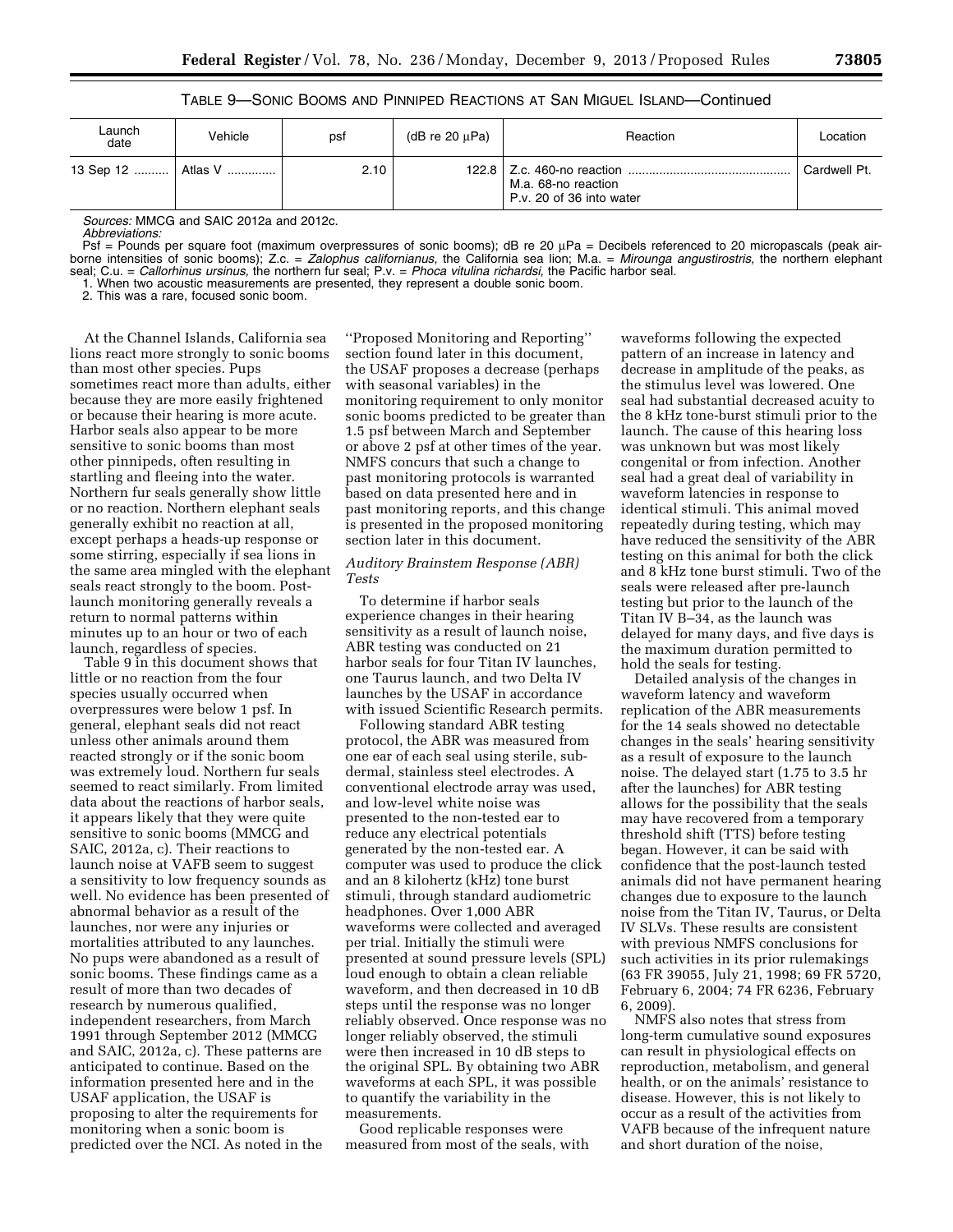including the occasional sonic boom. Research indicates that population levels at these haul-out sites have remained constant in recent years, with decreases only noted in some areas because of the increased presence of coyotes (a known predator), giving support to this conclusion.

# *Marine Mammal Responses to Harbor Activities*

As noted in the analysis of potential responses to launch noise and sonic booms, pinnipeds sometimes show startle reactions when exposed to sudden brief sounds. An acoustic stimulus with sudden onset (such as a sonic boom) may be analogous to a ''looming'' visual stimulus (Hayes and Saif, 1967), which may elicit flight away from the source (Berrens *et al.,* 1988). The onset of operations by a loud sound source, such as the transporter during common booster core off-loading procedures, may elicit such a reaction. In addition, the movements of cranes and dredges may represent a ''looming'' visual stimulus to seals hauled out in close proximity. Seals and sea lions exposed to such acoustic and visual stimuli may either exhibit a startle response and/or leave the haul-out site or may exhibit no reaction at all.

#### *Summary of Marine Mammal Impacts From Launches*

In general, if the received level of the noise stimulus exceeds both the background (ambient) noise level and the auditory threshold of the animals, and especially if the stimulus is novel to them, there may be a behavioral response. The probability and degree of response will also depend on the season, the group composition of the pinnipeds, and the type of activity in which they are engaged. Minor and brief responses, such as short-duration startle or alert reactions, are not likely to constitute disruption of behavioral patterns, such as migration, nursing, breeding, feeding, or sheltering (i.e., Level B harassment) and would not cause injury or mortality to marine mammals. On the other hand, startle and alert reactions accompanied by large-scale movements, such as stampedes into the water of hundreds of animals, may rise to the degree of Level A harassment because they could result in injury of individuals. In addition, such large-scale movements by dense aggregations of marine mammals or at pupping sites could potentially lead to takes by injury or death. However, there is no potential for large-scale movements leading to serious injury or mortality near the south VAFB harbor because, historically, the number of

harbor seals hauled out near the site is less than 30 individuals, and there is no pupping at nearby sites. The effects of the harbor activities are expected to be limited to short-term startle responses and localized behavioral changes. Additionally, the USAF does not anticipate a significant impact on any of the species or stocks of marine mammals from launches from VAFB. For even the largest launch vehicles, such as Delta IV, the launch noises and sonic booms can be expected to cause a startle response and flight to water for those harbor seals, California sea lions and other pinnipeds that are hauled out on the coastline of VAFB and on the NCI. The noise may cause TTS in hearing depending on exposure levels, but no PTS is anticipated. Because aircraft will fly at altitudes greater than 305 m (1,000 ft) around pinniped haulouts and rookeries, animals are not anticipated to react to aircraft and helicopter overflights.

The potential effects to marine mammals described in this section of the document do not take into consideration the proposed monitoring and mitigation measures described later in this document (see the ''Proposed Mitigation'' and ''Proposed Monitoring and Reporting'' sections) which, as noted, should effect the least practicable adverse impact on affected marine mammal species and stocks.

#### **Previous Activities and Monitoring**

## *USAF Launches and Aircraft and Helicopter Operations*

As noted in Table 1 earlier in this document, the USAF did not exceed its authorized 50 launches per year in any given year. The USAF has complied with the mitigation and monitoring that we required under the previous annual LOAs for the February 2009 through February 2014 period. In compliance with each LOA, they have submitted a final report on the launches and aircraft and helicopter activities covering each annual period. Each LOA required them to conduct: (1) Visual monitoring of pinniped haul-out sites at least 72 hours prior to any launch scheduled during the harbor seal pupping season and continue for at least 48 hours after the launch with follow-up visual surveys conducted 2 weeks after the launch; (2) visual monitoring on the NCI if a sonic boom of greater than 1 psf is predicted; (3) acoustic measurements of launch vehicles for which acoustic measurements have not been previously made; and (4) supplement daytime visual monitoring with time-lapse video recordings. These surveys were conducted to note the number of

animals present prior to, during, and after launches.

Results of the monitoring efforts have been summarized in all of the previous annual LOA renewal notices (75 FR 5056, February 1, 2010; 76 FR 6448, February 4, 2011; 77 FR 6086, February 7, 2012; 78 FR 8111, February 5, 2013). Observed responses were similar to those described earlier in this document. Harbor seals appeared to be the most responsive pinniped species observed during monitoring surveys. Most common reactions were head lifts and minor movements on the beach, with some flushing into the water (mostly by harbor seals). For a complete record of all observations, we refer the reader to the USAF's monitoring reports at: *[http://www.nmfs.noaa.gov/pr/](http://www.nmfs.noaa.gov/pr/permits/incidental.htm#applications) [permits/incidental.htm#applications](http://www.nmfs.noaa.gov/pr/permits/incidental.htm#applications)*.

None of the monitoring revealed injuries, mortalities, or abnormal behaviors by pinnipeds at any of the monitored haul-out sites as a result of the authorized activities. The USAF complied with the requirements of the annual LOAs, and NMFS has determined that the marine mammal take resulting from the February 2009– October 2013 launches is within that analyzed in and anticipated by the associated regulations.

## *Harbor Activities Related to Launch Vehicles*

United Launch Alliance, the USAF contractor responsible for conducting the harbor activities related to the Delta IV/EELV, has complied with the mitigation and monitoring that we required under the previous Authorizations for the 2009, 2010, 2011, and 2012 seasons. In compliance with each Authorization, they have submitted a final report on the activities at the VAFB harbor covering each annual period. Each Incidental Harassment Authorization required them to conduct baseline observations of pinnipeds in the project area prior to initiating project activities; conduct and record observations on pinnipeds in the vicinity of the harbor for the duration of the activity occurring when tides are 0.6 m (2 ft) or less (i.e., low enough for pinnipeds to haul-out); and conduct post-construction observations of pinniped haul-outs in the project area to determine whether animals possibly disturbed by the project's activities would return to the haul-out area.

During the 2009 season (July 8— September 21), United Launch Alliance conducted 21 days of operations, which did not exceed the activity levels analyzed under the 2009 Authorization. The observers noted that Pacific harbor seals hauled out in the vicinity were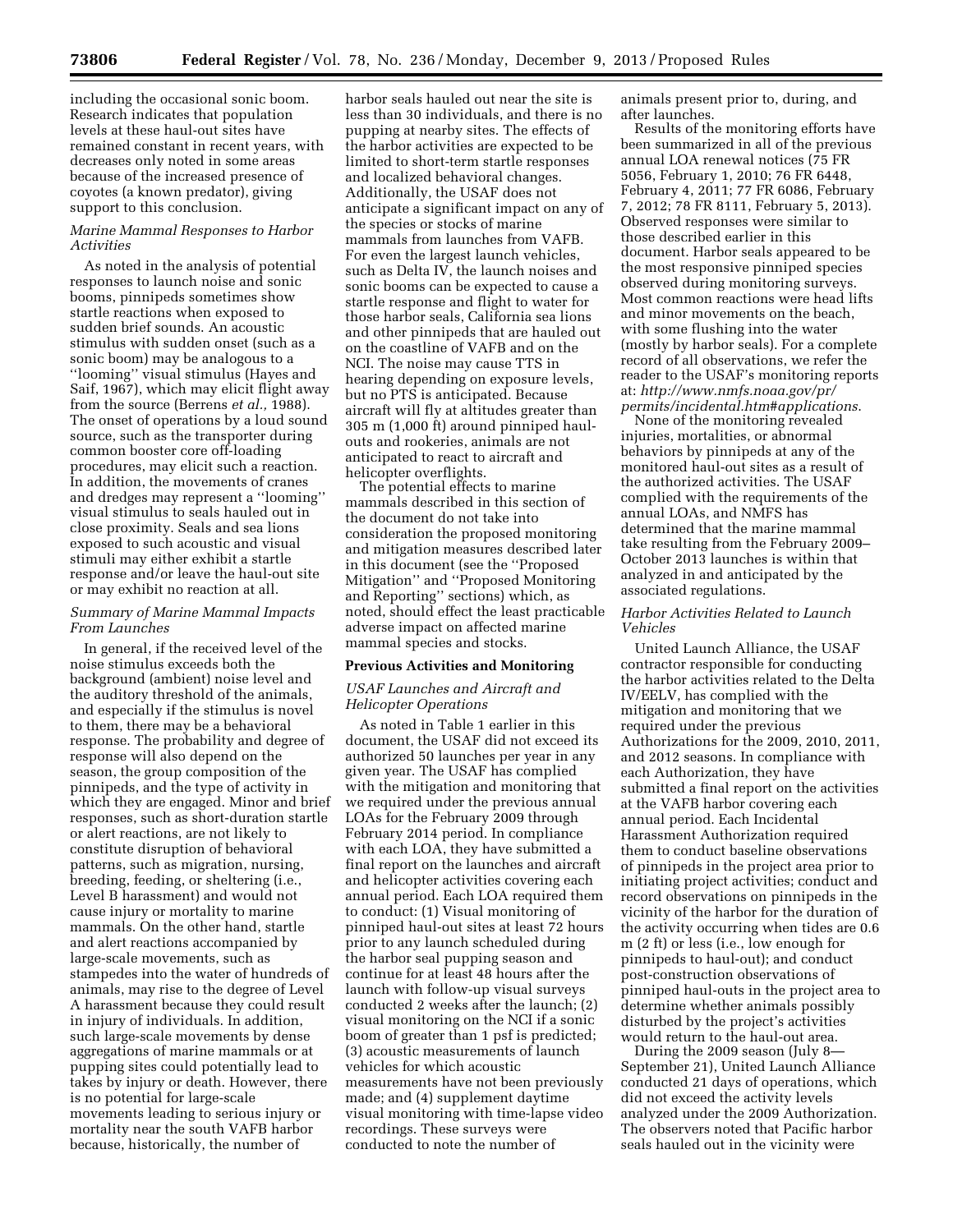more responsive to visual disturbances than to auditory disturbances. They reported that the maximum number of harbor seals hauled out ranged from zero to 28 animals with most using the rocks approximately 164.9 to 173.7 m (540 to 570 ft) south of the harbor area. The maximum number of sea lions present ranged from zero to two animals with both hauled out at either the breakwater and or on a beach southwest of the dock area. United Launch Alliance did not observe any reactions of the harbor seals during equipment start-up. However, the observers noted that in some instances, the harbor seals slowly flushed when they could see equipment moving from their vantage point in the haul-out area. During the course of the 2009 season, harbor seals showed head alerts on 15 occasions and slowly entered the water on 24 occasions. Only one California sea lion showed a head alert during the entire operational season.

For the 2010 season (June 2–18), United Launch Alliance conducted 7 days of operations, which did not exceed the activity levels that we analyzed under the 2010 Authorization. They reported that the maximum number of harbor seals hauled out ranged from zero to 14 animals. Similar to the previous year, the harbor seals hauled out on the rocks south of the harbor area. The maximum number of sea lions present ranged from zero to two animals.

During the course of the 2010 season, harbor seals showed a head alert on only one occasion and entered the water on two occasions. In the first instance, the harbor seal resettled within 1 minute after the head alert. In the second instance, both harbor seals returned to the haul-out within 3 minutes. The observers routinely observed pinnipeds in the water within and around the harbor for the duration of project activities. They report that they did not observe any altered behavior while the animals were in the water due to activities occurring on the dock or in the harbor.

During the 2011 season (July 22– August 18; October 24–November 7), they conducted a total of 19 days of operations which did not exceed the activity levels analyzed under the 2011 Authorization. They reported that the maximum number of harbor seals hauled out ranged from zero to 38 animals and the maximum number of sea lions present ranged from zero to one animal.

During the course of the 2011 season, harbor seals showed a head alert on 23 occasions and slowly entered the water on 19 occasions. Again, the observers

routinely observed pinnipeds rafting in the water within and around the harbor for the duration of project activities.

During the 2012 season (December 15–16), they conducted a total of 2 days of operations, which did not exceed the activity levels analyzed under the 2012 Authorization. They reported that the maximum number of harbor seals hauled out ranged from zero to 54 animals and the maximum number of sea lions present ranged from zero to one animal.

During the course of the 2012 season, no reactions to disturbances associated with *Delta Mariner* operations were observed in any of the animals during any of the monitoring periods. On December 14, 2012, an immature male elephant seal was observed hauled out on the sandy beach west of the breakwater at the VAFB Harbor. The seal was again observed on December 15, December 16, December 17, December 18, and December 27. This is the first documented instance of an elephant seal hauled out at this location. For a complete record of all observations, we refer the reader to United Launch Alliance's monitoring reports at: *[http://www.nmfs.noaa.gov/](http://www.nmfs.noaa.gov/pr/permits/incidental.htm#applications) [pr/permits/incidental.htm#applications.](http://www.nmfs.noaa.gov/pr/permits/incidental.htm#applications)* 

Based on the results from the previous monitoring reports, we conclude that these results support our original findings that the mitigation measures set forth in the 2009, 2010, 2011, and 2012. Authorizations effected the least practicable adverse impact on the species or stocks.

During periods of low tide (e.g., when tides are 2 ft (0.61 m) or less and low enough for pinnipeds to haul-out), we would expect the pinnipeds to return to the haulout site within 60 minutes of a disturbance (Allen *et al.,* 1985). The effects to pinnipeds appear at the most to displace the animals temporarily from their haul out sites and we do not expect that the pinnipeds would permanently abandon a haul-out site during the conduct of harbor maintenance and *Delta Mariner*  operations. Finally, no operations would occur near pinniped rookeries; therefore, we do not expect mother and pup separation or crushing of pups to occur.

## **Anticipated Effects on Marine Mammal Habitat**

Impacts on marine mammal habitat are part of the consideration in making a finding of negligible impact on the species and stocks of marine mammals. Habitat includes rookeries, mating grounds, feeding areas, and areas of similar significance. We do not anticipate that the proposed operations

would result in any temporary or permanent effects on the habitats used by the marine mammals in the proposed area, including the food sources they use (i.e. fish and invertebrates). While it is anticipated that the specified activity may result in marine mammals avoiding certain areas due to temporary ensonification, this impact to habitat is temporary and reversible and was considered in further detail earlier in this document, as behavioral modification. The main impact associated with the proposed activity will be temporarily elevated noise levels and the associated direct effects on marine mammals, previously discussed in this notice.

#### **Proposed Mitigation**

In order to issue an incidental take authorization (ITA) under section 101(a)(5)(A) of the MMPA, NMFS must, where applicable, set forth the permissible methods of taking pursuant to such activity, and other means of effecting the least practicable adverse impact on such species or stock and its habitat, paying particular attention to rookeries, mating grounds, and areas of similar significance, and on the availability of such species or stock for taking for subsistence uses (where relevant). The NDAA of 2004 amended the MMPA as it relates to militaryreadiness activities and the ITA process such that ''least practicable adverse impact'' shall include consideration of personnel safety, practicality of implementation, and impact on the effectiveness of the ''military readiness activity.'' The training activities described in the USAF application are considered military readiness activities.

Section 11 of the USAF application and Section 11 of Appendix A in the application contain descriptions of the mitigation measures proposed to be implemented during the specified activities in order to effect the least practicable adverse impact on the affected marine mammal species and stocks and their habitats. Please refer to the application (see **ADDRESSES**) for the full description.

## *Proposed Measures During Launches and Aircraft and Helicopter Operations*

All aircraft and helicopter flight paths must maintain a minimum distance of 1,000 ft (305 m) from recognized seal haul-outs and rookeries (e.g., Point Sal, Purisima Point, Rocky Point), except in emergencies or for real-time security incidents (e.g., search-and-rescue, firefighting) which may require approaching pinniped haul-outs and rookeries closer than 1,000 ft (305 m). For missile and rocket launches, unless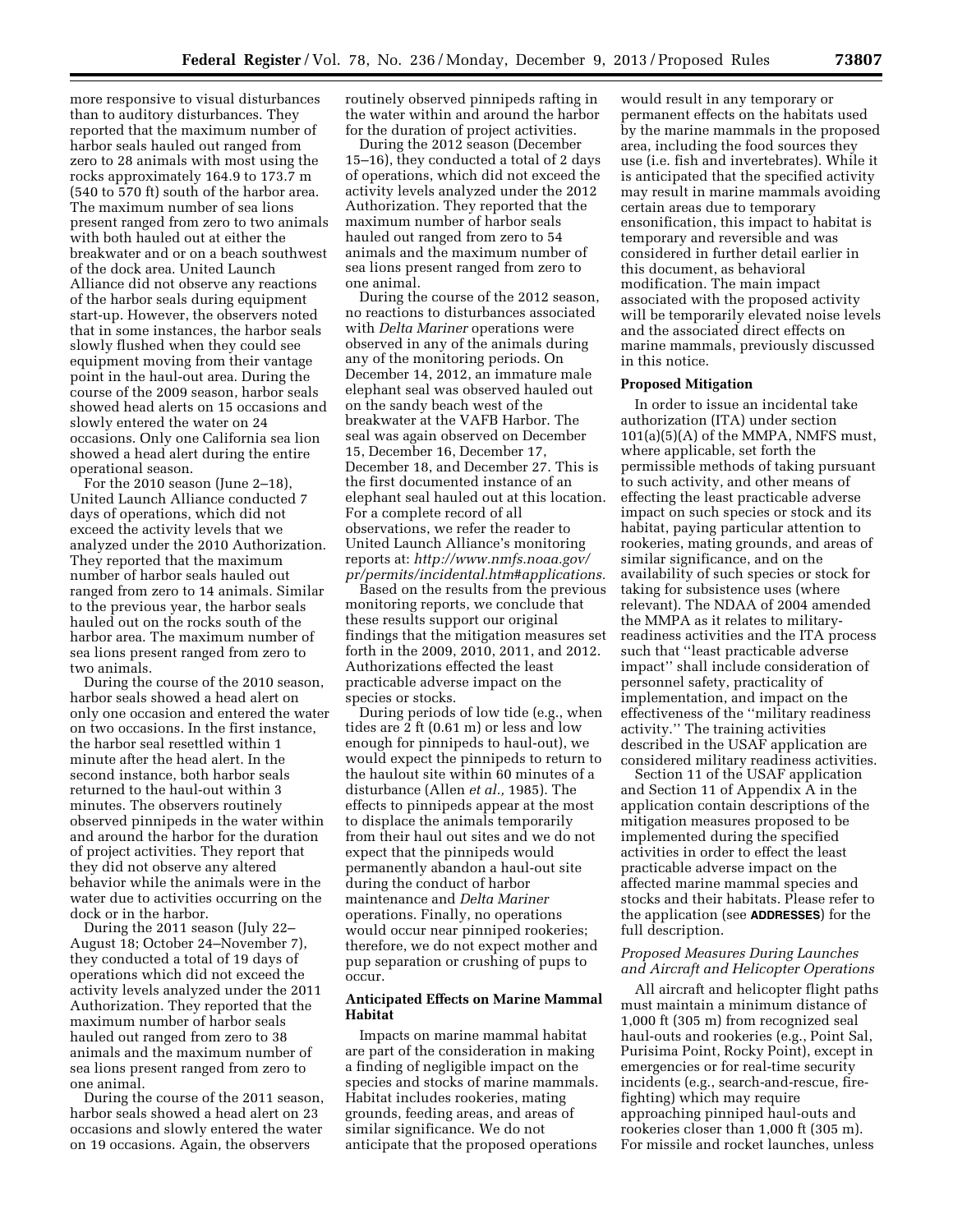constrained by other factors including human safety, national security concerns or launch trajectories, holders of LOAs must schedule launches to avoid, whenever possible, launches during the harbor seal pupping season of March through June. The USAF must avoid, whenever possible, launches which are predicted to produce a sonic boom on the NCI during harbor seal, elephant seal, California sea lion, and northern fur seal pupping seasons.

If post-launch surveys determine that an injurious or lethal take of a marine mammal has occurred, the launch procedure and the monitoring methods must be reviewed, in cooperation with NMFS, and appropriate changes must be made through modification to an LOA, prior to conducting the next launch of the same vehicle under that LOA.

## *Proposed Measures During Harbor Activities*

To reduce the potential for disturbance from visual and acoustic stimuli associated with the activities, United Launch Alliance/and or its designees propose to implement the following mitigating measures for marine mammals:

(1) If activities occur during nighttime hours, United Launch Alliance will turn on lighting equipment before dusk. The lights would remain on for the entire night to avoid startling pinnipeds.

(2) Initiate operations before dusk.

(3) Keep construction noises at a constant level (i.e., not interrupted by periods of quiet in excess of 30 minutes) while pinnipeds are present.

(4) If activities cease for longer than 30 minutes and pinnipeds are in the area, United Launch Alliance would initiate a gradual start-up of activities to ensure a gradual increase in noise levels.

(5) A qualified observer would visually monitor the harbor seals on the beach adjacent to the harbor and on rocks for any flushing or other behaviors as a result of United Launch Alliance's activities (see Proposed Monitoring).

(6) The *Delta Mariner* and accompanying vessels would enter the harbor only when the tide is too high for harbor seals to haul-out on the rocks; reducing speed to 1.5 to 2 knots (1.5– 2 nm/hr; 2.8–3.7 km/hr) once the vessel is within 3 mi (4.83 km) of the harbor. The vessel would enter the harbor stern first, approaching the wharf and moorings at less than 0.75 knot (1.4 km/ hr).

(7) As United Launch Alliance explores alternate dredge methods, the dredge contractor may introduce quieter techniques and equipment.

## *Mitigation Conclusions*

NMFS has carefully evaluated the applicant's proposed mitigation measures and considered a range of other measures in the context of ensuring that NMFS prescribes the means of effecting the least practicable adverse impact on the affected marine mammal species and stocks and their habitat. Our evaluation of potential measures included consideration of the following factors in relation to one another:

• The manner in which, and the degree to which, the successful implementation of the measure is expected to minimize adverse impacts to marine mammals;

• The proven or likely efficacy of the specific measure to minimize adverse impacts as planned; and

• The practicability of the measure for applicant implementation, including consideration of personnel safety, practicality of implementation, and impact on the effectiveness of the military readiness activity.

Based on our evaluation of the applicant's proposed measures, as well as other measures considered by NMFS, NMFS has preliminarily determined that the proposed mitigation measures provide the means of effecting the least practicable adverse impact on marine mammals species or stocks and their habitat, paying particular attention to rookeries, mating grounds, and areas of similar significance while also considering personnel safety, practicality of implementation, and impact on the effectiveness of the military readiness activity.

The proposed rule comment period will afford the public an opportunity to submit recommendations, views, and/or concerns regarding this action and the proposed mitigation measures. While NMFS has determined preliminarily that the proposed mitigation measures presented in this document will effect the least practicable adverse impact on the affected species or stocks and their habitat, NMFS will consider all public comments to help inform our final decision. Consequently, the proposed mitigation measures may be refined, modified, removed, or added to prior to the issuance of the final rule based on public comments received, and where appropriate, further analysis of any additional mitigation measures.

## **Proposed Monitoring and Reporting**

In order to issue an ITA for an activity, section 101(a)(5)(A) of the MMPA states that we must set forth ''requirements pertaining to the monitoring and reporting of such

taking.'' The Act's implementing regulations at 50 CFR 216.104 (a)(13) indicate that requests for an authorization must include the suggested means of accomplishing the necessary monitoring and reporting that will result in increased knowledge of the species and our expectations of the level of taking or impacts on populations of marine mammals present in the action area.

As part of its application, the USAF provided a monitoring plan, similar to that in the current regulations (50 CFR 216.125) and previous Incidental Harassment Authorizations issued to United Launch Alliance, for assessing impacts to marine mammals from rocket and missile launches at VAFB and *Delta Mariner* operations. This monitoring plan is described, in detail, in Section 8 of the main portion of the application for launch monitoring activities and Section 13 of Appendix A of the application for *Delta Mariner* operations monitoring activities. The following monitoring is proposed to be conducted under these regulations. The proposed monitoring program may be modified or supplemented based on comments or new information received from the public during the public comment period.

The monitoring will be conducted by a NMFS-approved marine mammal biologist experienced in surveying large numbers of marine mammals.

#### *Monitoring for Launches on VAFB*

Monitoring at the haul-out site closest to the launch facility will commence at least 72 hours prior to the launch and continue until at least 48 hours after the launch. Biological monitoring at VAFB will be conducted for all launches during the harbor seal pupping season, 1 March to 30 June. Acoustic and biological monitoring will be conducted on new space and missile launch vehicles during at least the first launch, whether it occurs within the pupping season or not.

Monitoring will include multiple surveys each day that record, when possible, the species, number of animals, general behavior, presence of pups, age class, gender, and reaction to launch noise, sonic booms, or other natural or human-caused disturbances. Environmental conditions such as tide, wind speed, air temperature, and swell will also be recorded. Time-lapse photography or video will be used during daylight launches to document the behavior of mother-pup pairs during launch activities. For launches during the harbor seal pupping season (March through June), follow-up surveys will be made within 2 weeks of the launch to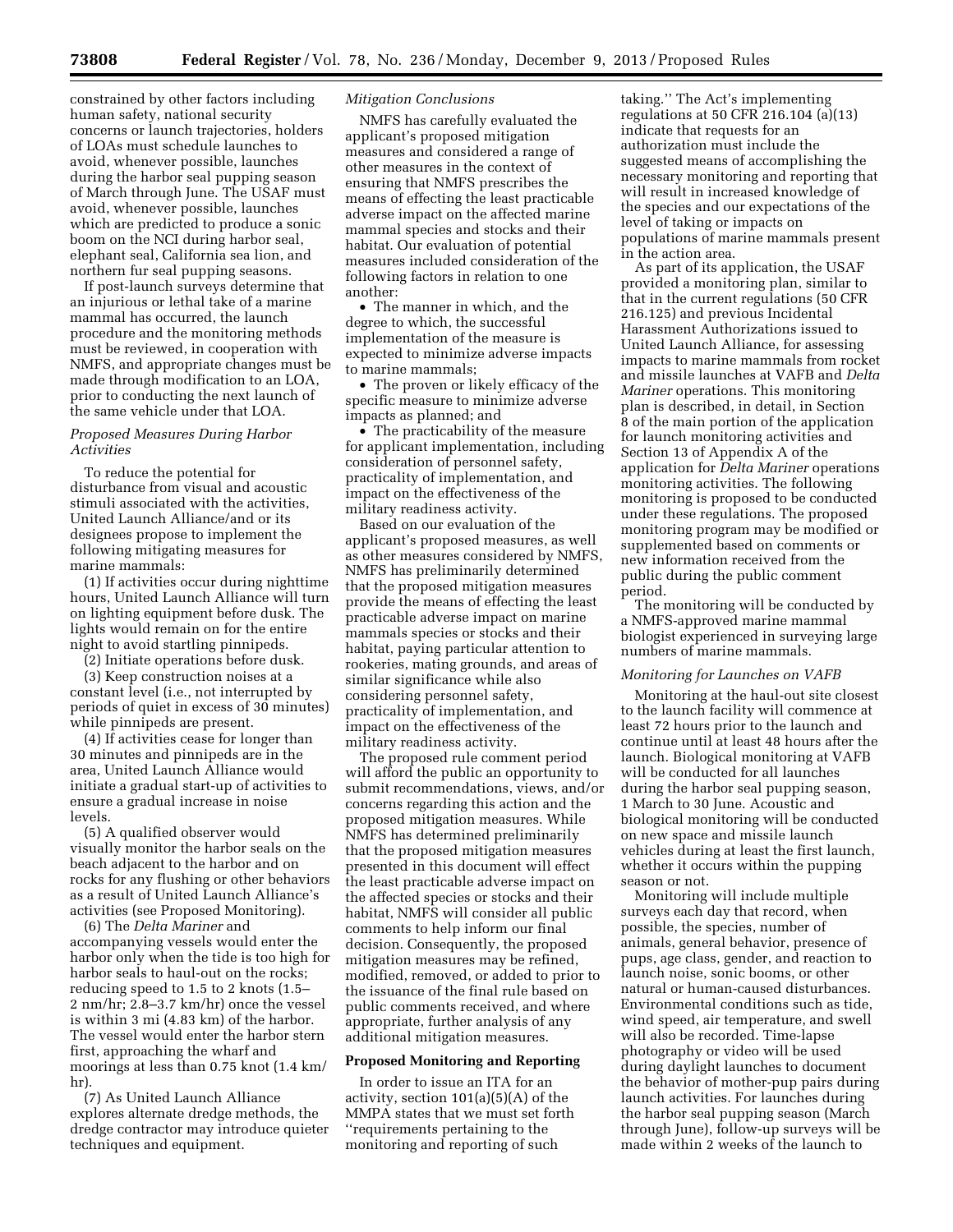ensure that there were no adverse effects on any marine mammals. A report detailing the species, number of animals observed, behavior, reaction to the launch noise, time to return to the haulout site, any adverse behavior and environmental conditions will be submitted to NMFS within 90 days of the launch.

## *Monitoring for the NCI*

Monitoring will be conducted on the NCI (San Miguel, Santa Cruz, and Santa Rosa Islands) whenever a sonic boom over 1 psf is predicted (using the most current sonic boom modeling programs) to impact one of the islands between March 1 and June 30, over 1.5 psf between July 1 and September 30, and over 2 psf between October 1 and February 28. Monitoring will be conducted at the haul-out site closest to the predicted sonic boom impact area. Monitoring will be conducted by a NMFS-approved marine mammal biologist experienced in surveying large numbers of marine mammals. Monitoring will commence at least 72 hours prior to the launch and continue until at least 48 hours after the launch (if a sonic boom was detected during the actual launch).

Sonic boom prediction modeling is not conducted prior to missile launches because of their trajectories, which do not have the potential to overfly and/or impact with sonic booms the NCI. Launches from the following sites would not overfly the NCI: Space Launch Complexes 2, 3, 6, and 8; Launch Facility 576–E, Test pad 01; and missile launch facilities 4, 9, 10, 23, and 24.

Monitoring will include multiple surveys each day that record the species, number of animals, general behavior, presence of pups, age class, gender, and reaction to launch noise, sonic booms, or other natural or humancaused disturbances. Environmental conditions such as tide, wind speed, air temperature, and swell will also be recorded. Due to the large numbers of pinnipeds found on some beaches of San Miguel Island, smaller focal groups should be monitored in detail rather than the entire beach population. A general estimate of the entire beach population should be made once a day and their reaction to the launch noise noted. Photography or video will be used during daylight launches to document the behavior of mother-pup pairs or dependent pups during launch activities. During the pupping season of any species affected by a launch, followup surveys will be made within 2 weeks of the launch to ensure that there were no adverse effects on any marine

mammals. A report detailing the species, number of animals observed, behavior, reaction to the launch noise, time to return to the haul-out site, any adverse behavior and environmental conditions will be submitted to NMFS within 90 days of the launch.

#### *Harbor Activities*

United Launch Alliance will designate a qualified, and biologically trained observer to monitor the area for pinnipeds during all harbor activities. During nighttime activities, United Launch Alliance will illuminate the harbor area and the observer will use a night vision scope. Monitoring activities will consist of the following:

(1) Conducting baseline observation of pinnipeds in the project area prior to initiating project activities.

(2) Conducting and recording observations on pinnipeds in the vicinity of the harbor for the duration of the activity occurring when tides are low enough (less than or equal to 2 ft (0.61 m) for pinnipeds to haul out.

(3) Conducting post-construction observations of pinniped haul-outs in the project area to determine whether animals disturbed by the project activities return to the haul-out.

#### *Proposed Reporting Measures*

A report containing the following information must be submitted to NMFS within 90 days after each launch: (1) Date(s) and time(s) of each launch; (2) date(s), location(s), and preliminary findings of any research activities related to monitoring the effects on launch noise and sonic booms on marine mammal populations; and (3) results of the monitoring programs, including but not necessarily limited to (a) numbers of pinnipeds present on the haul-out prior to commencement of the launch, (b) numbers of pinnipeds that may have been harassed as noted by the number of pinnipeds estimated to have entered the water as a result of launch noise, (c) the length of time(s) pinnipeds remained off the haul-out or rookery, (d) the numbers of pinniped adults or pups that may have been injured or killed as a result of the launch, and (4) any behavioral modifications by pinnipeds that likely were the result of launch noise or the sonic boom.

If a freshly dead or seriously injured pinniped is found during post-launch monitoring, the incident must be reported within 48 hours to the NMFS Office of Protected Resources and the NMFS West Coast Regional Office.

An annual report must be submitted to NMFS on March 1 of each year. The first report will cover the time period from issuance of the LOA through

February 28, 2015. Each annual report after that time will cover the time period from March 1 through February 28. Information in the annual reports will describe any incidental takings under an LOA not reported in the 90-day launch reports, such as the aircraft test program and helicopter operations and any assessments made of their impacts on hauled-out pinnipeds, summarize the information from the 90-day launch reports, and describe the information collected during monitoring of *Delta Mariner* operations. Information related to *Delta Mariner* operations that must be included in the annual report include: (1) Date, time, and duration of activity; (2) weather; (3) tide status; (4) composition (species, gender, and age class) and locations of haul-out group(s); (5) horizontal visibility; and (6) and results of the monitoring program, which include (i) number and species of pinnipeds present on haul-out(s) prior to start of activity and behavioral patterns, (ii) number and species of pinnipeds that may have been harassed as noted by the number of pinnipeds estimated to have entered the water as a result of noise related to the activity, (iii) brief description of any activity/ action that causes animal(s) to flush, (iv) length of time pinnipeds remained off the haul-out or rookery, and (v) noted behavioral modifications by pinnipeds that were likely the result of the activity in the harbor.

A final report must be submitted to NMFS no later than 180 days prior to expiration of these regulations. This report must summarize the findings made in all previous reports and assess both the impacts at each of the major rookeries and the cumulative impact on pinnipeds and any other marine mammals from the specified activities.

### **Numbers of Marine Mammals Estimated To Be Taken by Harassment**

The marine mammal species NMFS believes likely to be taken by Level B harassment incidental to launch and aircraft and helicopter operations at VAFB are harbor seals, California sea lions, northern elephant seals, northern fur seals, and Steller sea lions. NMFS believes that all of these species except for northern fur seals are likely to be taken by Level B harassment incidental to *Delta Mariner* operations at the VAFB harbor. All of these species are protected under the MMPA, and none are listed under the Endangered Species Act (ESA). On November 4, 2013, NMFS published a final rule delisting the eastern distinct population segment (DPS) of Steller sea lions (78 FR 66139). We have determined that this DPS has recovered and no longer meets the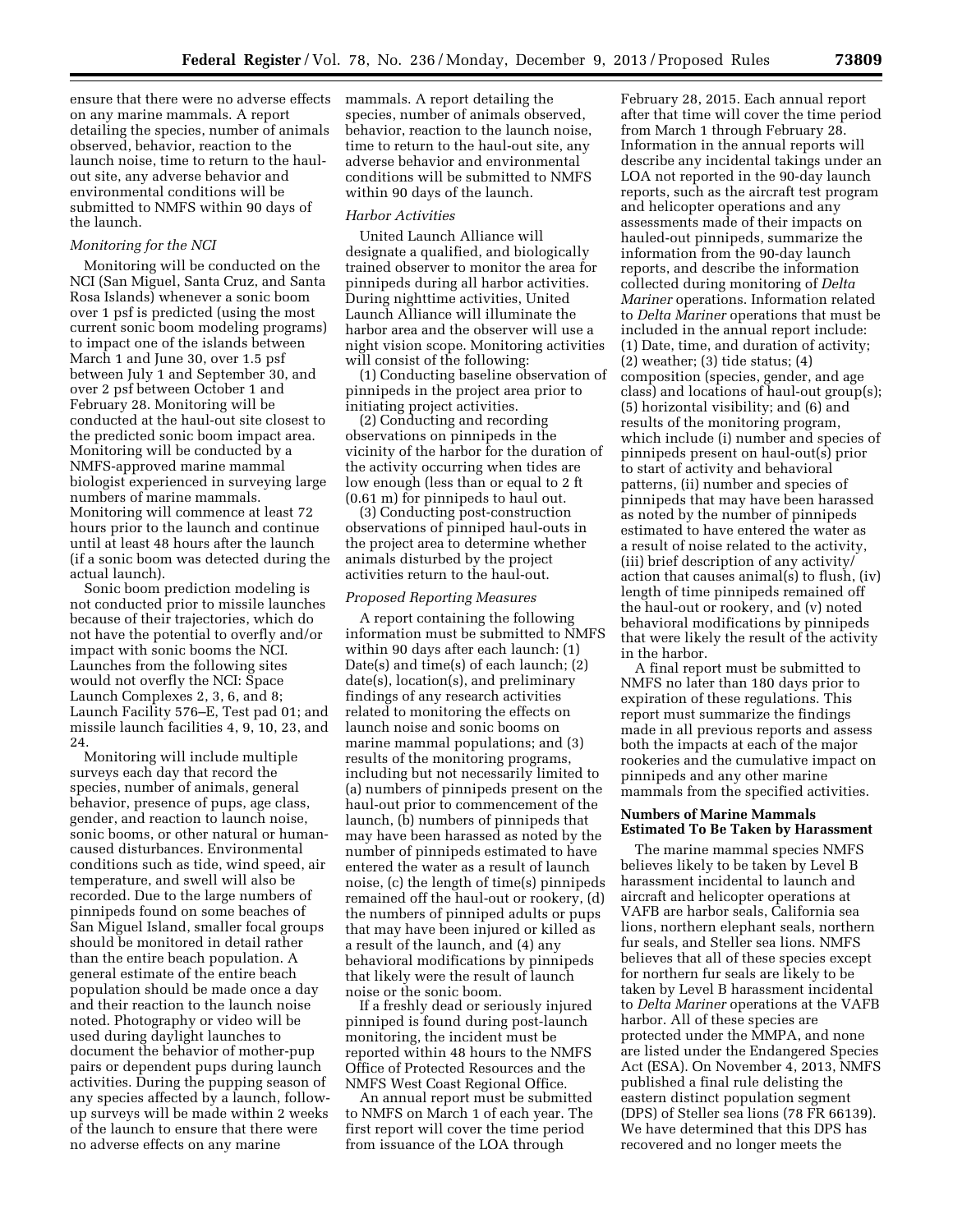**73810 Federal Register** / Vol. 78, No. 236 / Monday, December 9, 2013 / Proposed Rules

definition of an endangered or threatened species under the Endangered Species Act. The Steller sea lions at VAFB are part of the eastern DPS. Numbers of animals that may be taken by Level B harassment are expected to vary due to factors such as type of SLV, location of the sonic boom, weather conditions (which can influence the size of the sonic boom), the time of day, and the time of year, as well as launch trajectory. For this reason, ranges are given for the harassment estimates of marine mammals. Aircraft operations will occur frequently but will avoid pinniped haulout areas and are unlikely to disturb pinnipeds.

As noted earlier, sightings of Guadalupe fur seals have been extremely rare the last few decades at VAFB and on the NCI. Therefore, no takes by harassment are anticipated for this species incidental to the proposed activities.

Take estimates at VAFB and the NCI from launches are based on decades of visual observations and systematic marine mammal surveys conducted at

the launch sites and known pinniped haul-outs on VAFB and the NCI. Surveys are conducted by VAFB marine mammal monitors, as well as National Park Service employees. Take estimates at the VAFB harbor are based on visual observations conducted there since 2001 by marine mammal monitors noting observations during *Delta Mariner*  operations.

## *Estimated Takes at VAFB*

The following text describes the potential range of takes possible of pinnipeds on VAFB during launches. Table 10 provides this information in outline form.

*Harbor seals:* As many as 400 harbor seals per launch may be taken. Depending on the type of rocket being launched, the time of day, time of the year, weather conditions, tide and swell conditions, the number of seals that may be taken will range between 0 and 400. Launches and aircraft operations may occur at any time of the year, so any age classes and gender may be taken.

*California sea lions:* As many as 300 sea lions per launch may be taken. Sea

lions at VAFB are usually juveniles of both sexes and sub-adult males that haul out in the fall during the post breeding dispersal. Births generally do not occur at VAFB, but five pups were observed at VAFB in 2003, an El Nino year, although all were abandoned by their mothers and died within several days of birth. Sick or emaciated weaned pups may also haul out briefly.

*Northern elephant seals:* As many as 100 elephant seals per launch may be taken. Weaned elephant seal pups, juveniles, or young adults of both sexes, may occasionally haul out at VAFB for several days to rest or as long as 30 days to molt. Injured or sick seals may also haul out briefly.

*Steller sea lions:* Steller sea lions have only been noted at VAFB in April and May of 2012 and again from February– April 2013. Numbers were small. As many as 36 Steller sea lions may be taken per launch.

*Northern fur seals:* There are no reports of northern fur seals at VAFB. Therefore, it is unlikely that any fur seals will be taken.

# TABLE 10—PREDICTED LEVEL B HARASSMENT TAKES OF PINNIPEDS ON VAFB ON A PER LAUNCH BASIS

| <b>Species</b>                             | Age groups              | Sex          | Reproductive condition                                                                                                 | Takes per<br>launch from<br>noise or visual<br>disturbance | Takes from<br>aircraft<br>operations |
|--------------------------------------------|-------------------------|--------------|------------------------------------------------------------------------------------------------------------------------|------------------------------------------------------------|--------------------------------------|
| Pacific harbor seal<br>California sea lion | All<br>All              | Both<br>Both | Pupping and breeding March through June<br>Pupping and breeding June through July,<br>but no pupping expected at VAFB. | $0 - 400$<br>$0 - 300$                                     | None.<br>None.                       |
| Northern elephant<br>seal.                 | All                     | Both         | pregnant or breeding animals ex-<br>No.<br>pected; mostly "weaners".                                                   | $0 - 100$                                                  | None.                                |
| Steller sea lion<br>Northern fur seal      | All<br>Mostly juveniles | Both<br>Both | No pupping or breeding at VAFB                                                                                         | $0 - 36$<br>None                                           | None.<br>None.                       |

## *Estimated Takes on the NCI*

Sonic booms created by SLVs may impact marine mammals on the NCI, particularly San Miguel Island. Missile launches utilize westward trajectories so do not cause sonic boom impacts to the NCI. Sonic boom modeling software will continue to be used to predict the area of sonic boom impact and magnitude of the sonic boom on the NCI based on the

launch vehicle, speed, trajectory, and meteorological conditions. Prior to each SLV launch, a predictive sonic boom map of the impact area and magnitude of the sonic boom will be generated. Based on previous monitoring of sonic booms created by SLVs on San Miguel (Thorson *et al.,* 1999a: 1999b), it is estimated that as much as approximately 25 percent of the marine mammals may be disturbed on SMI

(Thorson *et al.,* 1999a; 1999b). Most sonic booms that reach San Miguel Island are small (<1 psf), although larger sonic booms are possible but rarely occur. A conservative take estimate of as much as 25 percent of the animals present is used for each species per launch. Table 11 presents the potential numbers of takes per launch event on the NCI.

# TABLE 11—PREDICTED LEVEL B HARASSMENT TAKES ON THE NCI ON A PER LAUNCH BASIS

| Species                    | Age<br>groups | Sex  | Reproductive condition                        | Takes per launch from sonic booms                       |
|----------------------------|---------------|------|-----------------------------------------------|---------------------------------------------------------|
| Pacific harbor seal        | All           | Both | Pupping and breeding March through<br>June.   | $0 - 200.$                                              |
| California sea lion        | All           | Both | and breeding June through<br>Pupping<br>Julv. | $0-6,000$ pups, $0-3,000$ juveniles and<br>adults.      |
| Northern elephant<br>seal. | All           | Both | Pupping December through March                | juveniles and<br>$0 - 500$<br>1,000<br>pups,<br>adults. |
| Steller sea lion           | Adult         | Both | No pupping or breeding at NCI                 | None; virtually no presence on San<br>Miguel.           |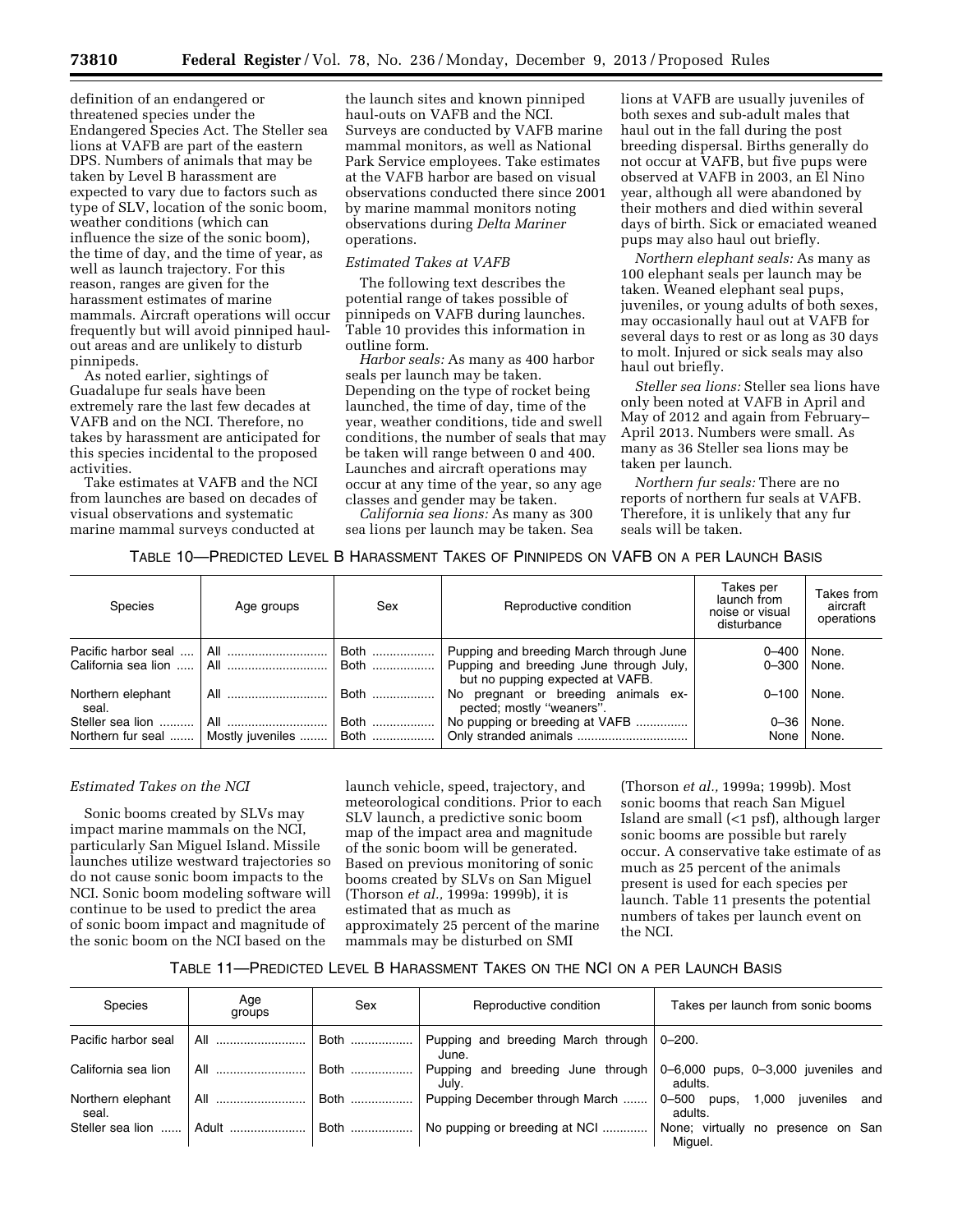TABLE 11—PREDICTED LEVEL B HARASSMENT TAKES ON THE NCI ON A PER LAUNCH BASIS—Continued

| <b>Species</b>    | Age<br>groups    | Sex  | Reproductive condition                            | Takes per launch from sonic booms                    |
|-------------------|------------------|------|---------------------------------------------------|------------------------------------------------------|
| Northern fur seal | Mostly juveniles | Both | Pupping and breeding in June and July $\parallel$ | $\vert$ 0-250 pups, 0-1,000 juveniles and<br>adults. |

## *Estimated Takes From Delta Mariner Operations*

Estimates of the numbers of marine mammals that might be affected are based on consideration of the number of animals that could be disturbed appreciably by approximately 43 days for Pacific harbor seals and California sea lions, 8 days for northern elephant seals, and 3 days for Steller sea lions. The lower number of days for northern elephant seals and Steller sea lions are based on the fact that those species haul-out in fewer numbers and fewer times throughout the year at the VAFB harbor than harbor seals or California sea lions.

Based on previous monitoring reports, with the same activities conducted in the proposed operations area, we estimate that approximately 1,161 Pacific harbor seals, 129 California sea lions, 24 northern elephant seals, and 24 Steller sea lions could be potentially affected by Level B behavioral harassment over the course of each year of activities. We base these estimates on historical pinniped survey counts from 2001 to 2011, and calculated takes by multiplying the average of the maximum abundance by the number of days noted above (i.e., the total number of operational days). Thus, the USAF requests authorization to incidentally harass approximately 1,161 Pacific harbor seals (27 animals by 43 days), 129 California sea lions (3 animals by 43 days), 24 northern elephant seals (3 animals by 8 days), and 24 Steller sea lions (8 animals by 3 days).

Table 12 presents the maximum number of potential takes on an annual basis. However, actual takes could be lower than this number. The range of animals that could be taken is based on zero animals responding up to the maximum for each launch event plus *Delta Mariner* operations. Although not anticipated between 2014 and early 2019, up to 50 launches are authorized for taking of marine mammals. However, as noted in Table 2 earlier in this document, no more than 12–19 launches are actually anticipated during this time frame. Additionally, not all launches will overfly the NCI. However, the numbers presented in Table 12 represent the maximum end of the range and assume that all 50 launches would

overfly the NCI. Therefore, actual takes will likely be much lower than the maximum estimate.

TABLE 12—TOTAL NUMBER OF AN-NUAL LEVEL B TAKES FROM A TOTAL OF 50 LAUNCHES AND *Delta Mariner* OPERATIONS

[Numbers are likely overestimated as not all launches would overfly the NCI]

| <b>Species</b>         | Total number<br>of proposed<br>level B takes<br>annually |
|------------------------|----------------------------------------------------------|
| Pacific harbor seal    | 31,161                                                   |
| California sea lion    | 465,129                                                  |
| Northern elephant seal | 80,024                                                   |
| Steller sea lion       | 1.824                                                    |
| Northern fur seal      | 62.500                                                   |

With the incorporation of mitigation measures proposed earlier in this document, the USAF and NMFS expect that only Level B incidental harassment may occur as a result of the proposed activities and that these events will result in no detectable impact on marine mammal species or stocks or on their habitats.

## **Negligible Impact Analysis and Preliminary Determination**

We have defined ''negligible impact'' in 50 CFR 216.103 as ''. . . an impact resulting from the specified activity that cannot be reasonably expected to, and is not reasonably likely to, adversely affect the species or stock through effects on annual rates of recruitment or survival.'' In making a negligible impact determination, we consider:

(1) The number of anticipated injuries, serious injuries, or mortalities;

(2) The number, nature, and intensity, and duration of Level B harassment (all relatively limited);

(3) The context in which the takes occur (i.e., impacts to areas of significance, impacts to local populations, and cumulative impacts when taking into account successive/ contemporaneous actions when added to baseline data);

(4) The status of stock or species of marine mammals (i.e., depleted, not depleted, decreasing, increasing, stable, impact relative to the size of the population);

(5) Impacts on habitat affecting rates of recruitment/survival; and

(6) The effectiveness of monitoring and mitigation measures.

As mentioned previously, we estimate that five species of marine mammals could be potentially affected by Level B harassment from launch activities and that four of those five species could be potentially affected by Level B harassment from *Delta Mariner*  operations.

For reasons stated previously in this document, the specified activities are not likely to cause long-term behavioral disturbance, abandonment of the haulout area, serious injury, or mortality because:

(1) The effects of the activities are expected to be limited to short-term startle responses and localized behavioral changes. Minor and brief responses, such as short-duration startle or alert reactions, are not likely to constitute disruption of behavioral patterns, such as migration, nursing, breeding, feeding, or sheltering.

(2) Launches will likely not occur more than about 10–15 times per year over the next 5 years.

(3) *Delta Mariner* off-loading operations and associated cargo movements within the harbor would occur at a maximum frequency of four times per year, and the vessel's arrival and departure would occur during daylight hours at high tide when the haul out areas are fully submerged and few, if any, pinnipeds are present in the harbor;

(4) The relatively slow operational speed of the *Delta Mariner* (1.5 to 2 kts; 1.72 mph) during its approach to the harbor at high tide and the vessel's slow operational speed (0.75 kts; 0.86 mph) during its approach to the wharf;

(5) There is no potential for largescale movements leading to serious injury or mortality;

(6) Many of the specified activities do not occur near rookeries;

(7) The availability of alternate areas near the harbor for pinnipeds to avoid the resultant noise from the maintenance and vessel operations.

(8) Results from previous monitoring reports that support our conclusions that the pinnipeds returned to the haulout sites during periods of low tide after the disturbance and do not permanently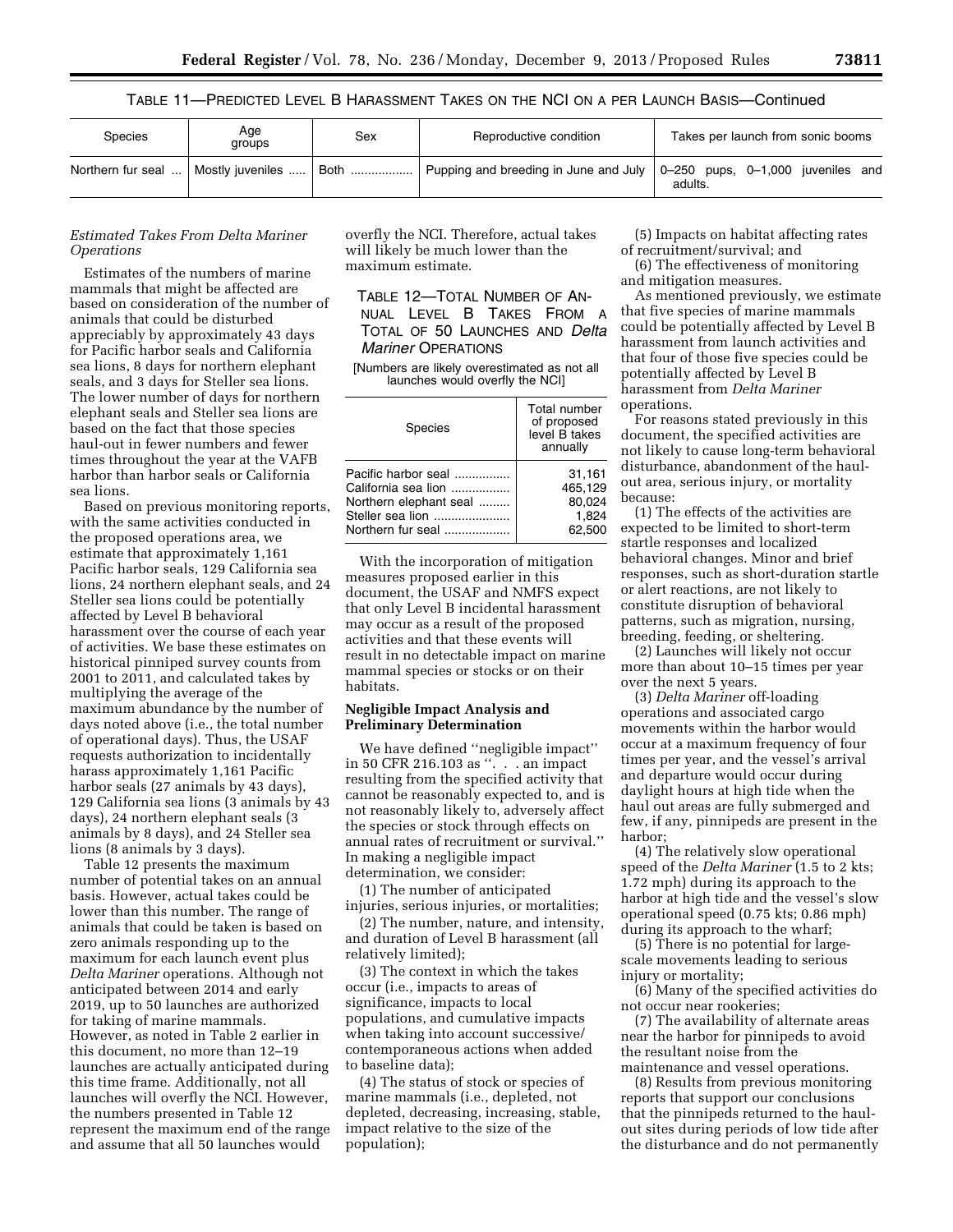abandon a haul-out site during the conduct of harbor maintenance and *Delta Mariner* operations or launches from VAFB.

We do not anticipate that any injuries, serious injuries, or mortalities would occur as a result of the proposed activities, and we do not propose to authorize injury, serious injury or mortality. These species may exhibit behavioral modifications, including temporarily vacating the area during the proposed activities to avoid the resultant acoustic and visual disturbances. Due to the nature, degree, and context of the behavioral harassment anticipated, the activities are not expected to impact rates of recruitment or survival. Further, these proposed activities would not adversely impact marine mammal habitat.

We have preliminarily determined, provided that the USAF carries out the previously described mitigation and monitoring measures, that the impact of conducting the proposed activities may result, at worst, in a temporary modification in behavior and/or lowlevel physiological effects (Level B harassment) of certain species of marine mammals.

Based on the analysis contained here of the likely effects of the specified activity on marine mammals and their habitat, and taking into consideration the implementation of the mitigation and monitoring measures, we have preliminarily determined that the total taking from the proposed activities will have a negligible impact on the affected species or stocks; and that impacts to affected species or stocks of marine mammals would be mitigated to the lowest level practicable.

## **Impact on Availability of Affected Species or Stock for Taking for Subsistence Uses**

Section 101(a)(5)(A) of the MMPA also requires us to determine that the authorization will not have an unmitigable adverse effect on the availability of marine mammal species or stocks for subsistence use. There are no relevant subsistence uses of marine mammals in the study area (northeastern Pacific Ocean) that implicate section 101(a)(5)(A) of the MMPA.

## **Endangered Species Act**

There are no species listed as threatened or endangered in the proposed activity area. Therefore, consultation under section 7 of the ESA is not required.

# **National Environmental Policy Act (NEPA)**

The USAF prepared a Final EA and issued a Finding of No Significant Impact (FONSI) in 1997 as part of its application for an incidental take authorization. On March 1, 1999 (64 FR 9925), NMFS adopted this EA as provided for by the Council on Environmental Quality regulations. In 2003, NMFS prepared its own EA and issued a FONSI for the final rule issued in February, 2004. In January 2009, NMFS prepared a new EA and issued a FONSI for the final rule issued in February 2009.

In 2001, the USAF prepared an EA for Harbor Activities Associated with the Delta IV Program at Vandenberg Air Force Base. In 2005, we prepared an EA augmenting the information contained in the USAF's EA and issued a FONSI on the issuance of an Incidental Harassment Authorization for United Launch Alliance's harbor activities in accordance with section 6.01 of the NOAA Administrative Order 216–6 (Environmental Review Procedures for Implementing the National Environmental Policy Act, May 20, 1999).

NMFS is currently conducting a new analysis, pursuant to NEPA, to determine whether the issuance of MMPA rulemaking and subsequent LOA(s) may have a significant effect on the human environment. This analysis will be completed prior to the issuance or denial of these proposed regulations and will be taken into account in decision-making on the final rule and LOA.

## **Coastal Zone Management Act Consistency**

The USAF conducts separate consultations with the California Coastal Commission (CCC) for each launch activity, as each one is considered a separate Federal action. Past consultations between the USAF and the CCC have indicated that activities from VAFB similar to those described in this document are consistent to the maximum extent practicable with the enforceable policies of the California Coastal Act (CCA). The USAF is in consultation with the CCC for those launch activities that have not yet been found to be consistent with the CCA. Therefore, NMFS has preliminarily determined that the activities described in this document are consistent to the maximum extent practicable with the enforceable policies of the CCA.

## **National Marine Sanctuaries Act**

NMFS has preliminarily determined that this action is not likely to destroy, cause the loss of, or injure any national marine sanctuary resources. NMFS will conclude any necessary consultation with the National Ocean Service's Office of National Marine Sanctuaries prior to issuance of the final rule.

## **Classification**

Pursuant to the procedures established to implement section 6 of Executive Order 12866, the Office of Management and Budget has determined that this proposed rule is not significant.

Pursuant to section 605(b) of the Regulatory Flexibility Act, the Chief Counsel for Regulation of the Department of Commerce has certified to the Chief Counsel for Advocacy of the Small Business Administration that this proposed rule, if adopted, would not have a significant economic impact on a substantial number of small entities. The 30th Space Wing, USAF, and their contractors are the entities that will be affected by this rulemaking, not a small governmental jurisdiction, small organization or small business, as defined by the Regulatory Flexibility Act. United Launch Alliance, the contractor hired by the USAF to conduct the harbor activities and *Delta*  Mariner operations, is a joint venture between Boeing and Lockheed Martin. The SBA defines a small entity as one that is independently owned and operated and not dominant in its field of operation. United Launch Alliance employs approximately 3,900 employees working at sites across the country, has annual revenues exceeding \$1 billion, and is dominant in the field of aerospace vehicle launching. United Launch Alliance does not meet the definition of a small entity. Accordingly, this proposed rule, if implemented, would not result in a significant economic impact on a substantial number of small entities.

#### **List of Subjects in 50 CFR Part 217**

Exports, Fish, Imports, Indians, Labeling, Marine mammals, Penalties, Reporting and recordkeeping requirements, Seafood, Transportation.

Dated: November 27, 2013.

### **Alan D. Risenhoover,**

*Director, Office of Sustainable Fisheries, performing the functions and duties of the Deputy Assistant Administrator for Regulatory Programs, National Marine Fisheries Service.* 

For reasons set forth in the preamble, 50 CFR part 217 is proposed to be amended as follows: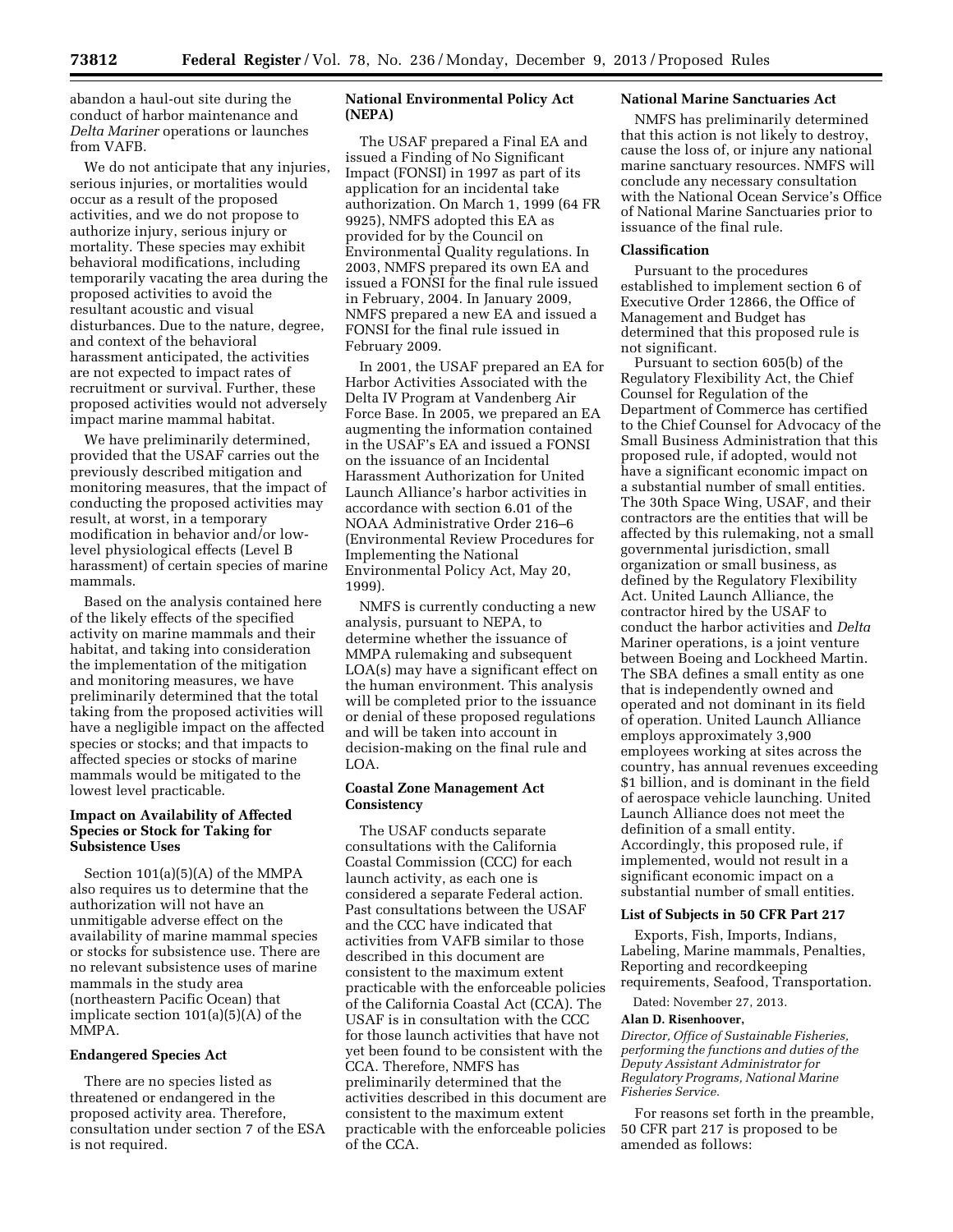## **PART 217—REGULATIONS GOVERNING THE TAKE OF MARINE MAMMALS INCIDENTAL TO SPECIFIED ACTIVITIES**

■ 1. The authority citation for part 217 continues to read as follows:

**Authority:** 16 U.S.C. 1361 *et seq.* 

■ 2. Subpart G is added to part 217 to read as follows:

### **Subpart G—Taking of Marine Mammals Incidental to U.S. Air Force Launches, Aircraft and Helicopter Operations, and Harbor Activities Related to Launch Vehicles From Vandenberg Air Force Base (VAFB), California**

Sec.

- 217.60 Specified activity and specified geographical region.
- 217.61 Effective dates
- 217.62 Permissible methods of taking.<br>217.63 Prohibitions.
- 217.63 Prohibitions.<br>217.64 Mitigation
- Mitigation.
- 217.65 Requirements for monitoring and reporting.<br>217.66 Letter
- Letters of Authorization.
- 217.67 Renewals and Modifications of Letters of Authorization.

## **Subpart G—Taking of Marine Mammals Incidental to U.S. Air Force Launches, Aircraft and Helicopter Operations, and Harbor Activities Related to Launch Vehicles From Vandenberg Air Force Base (VAFB), California**

### **§ 217.60 Specified activity and specified geographical region.**

(a) Regulations in this subpart apply only to the 30th Space Wing, United States Air Force (USAF), at Vandenberg Air Force Base and those persons it authorizes to conduct activities on its behalf for the taking of marine mammals that occurs in the area outlined in paragraph (b) of this section and that occurs incidental to:

(1) Launching up to 15 space and missiles vehicles each year from Vandenberg Air Force Base, for a total of up to 75 missiles over the 5-year period of these regulations,

(2) Launching up to 35 rockets each year from Vandenberg Air Force Base, for a total of up to 175 rocket launches over the 5-year period of these regulations,

(3) Aircraft flight test operations,

(4) Helicopter operations from Vandenberg Air Force Base, and

(5) *Delta Mariner* (or a similar vessel) operations, cargo unloading activities, and harbor maintenance dredging.

(b) The taking of marine mammals by the USAF may be authorized in a Letter of Authorization only if it occurs from the space launch complexes, launch facilities, and test pads on north and south Vandenberg Air Force Base and

the Vandenberg Air Force Base harbor on South Base.

## **§ 217.61 Effective dates.**

[Reserved]

#### **§ 217.62 Permissible methods of taking.**

(a) Under Letters of Authorization issued pursuant to §§ 216.106 and 217.60 of this chapter, the Holder of the Letter of Authorization (herein after the USAF) may incidentally, but not intentionally, take marine mammals by harassment, within the area described in § 217.60(b), provided the activity is in compliance with all terms, conditions, and requirements of the regulations in this subpart and the appropriate Letter of Authorization.

(b) The activities identified in § 217.60(a) must be conducted in a manner that minimizes, to the greatest extent practicable, any adverse impacts on marine mammals and their habitat.

(c) The incidental take of marine mammals under the activities identified in § 217.60(a) is limited to the indicated number of Level B harassment takes on an annual basis of the following species:

(1) Harbor seals (*Phoca vitulina*)— 31,161;

(2) California sea lions (*Zalophus californianus*)—465,129;

(3) Northern elephant seals (*Mirounga angustirostris*)—80,024;

(4) Northern fur seals (*Callorhinus ursinus*)—62,500; and

(5) Steller sea lions (*Eumetopias jubatus*)—1,824.

## **§ 217.63 Prohibitions.**

Notwithstanding takings contemplated in § 217.62(c) and authorized by a Letter of Authorization issued under §§ 216.106 and 217.66 of this chapter, no person in connection with the activities described in § 217.60 may:

(a) Take any marine mammal not specified in § 217.62(c);

(b) Take any marine mammal specified in § 217.62(c) other than by incidental, unintentional Level B harassment;

(c) Take a marine mammal specified in § 217.62(c) if NMFS determines such taking results in more than a negligible impact on the species or stocks of such marine mammal; or

(d) Violate, or fail to comply with, the terms, conditions, and requirements of this subpart or a Letter of Authorization issued under §§ 216.106 and 217.66 of this chapter.

## **§ 217.64 Mitigation.**

(a) When conducting the activities identified in § 217.60(a), the mitigation measures contained in the Letter of

Authorization issued under §§ 216.106 and 217.66 of this chapter must be implemented. These mitigation measures include (but are not limited to):

(1) All aircraft and helicopter flight paths must maintain a minimum distance of 1,000 ft (305 m) from recognized seal haul-outs and rookeries (e.g., Point Sal, Purisima Point, Rocky Point), except in emergencies or for realtime security incidents (e.g., search-andrescue, fire-fighting), which may require approaching pinniped haul-outs and rookeries closer than 1,000 ft (305 m).

(2) For missile and rocket launches, holders of Letters of Authorization must avoid, whenever possible, launches during the harbor seal pupping season of March through June, unless constrained by factors including, but not limited to, human safety, national security, or for space vehicle launch trajectory necessary to meet mission objectives.

(3) Vandenberg Air Force Base must avoid, whenever possible, launches which are predicted to produce a sonic boom on the Northern Channel Islands during harbor seal, elephant seal, California sea lion, and northern fur seal pupping seasons of March through June.

(4) If post-launch surveys determine that an injurious or lethal take of a marine mammal has occurred, the launch procedure and the monitoring methods must be reviewed, in cooperation with the National Marine Fisheries Service (NMFS), and appropriate changes must be made through modification to a Letter of Authorization, prior to conducting the next launch under that Letter of Authorization.

(5) *Delta Mariner* operations, cargo unloading, and harbor maintenance dredging measures:

(i) If activities occur during nighttime hours, turn on lighting equipment before dusk. Lights must remain on for the entire night to avoid startling pinnipeds.

(ii) Initiate operations before dusk.

(iii) Keep construction noises at a constant level (i.e., not interrupted by periods of quiet in excess of 30 minutes) while pinnipeds are present.

(iv) Initiate a gradual start-up of activities to ensure a gradual increase in noise levels if activities cease for longer than 30 minutes and pinnipeds are in the area.

(v) Conduct visual monitor, by a qualified observer, of the harbor seals on the beach adjacent to the harbor and on rocks for any flushing or other behaviors as a result of activities described in § 217.60(a).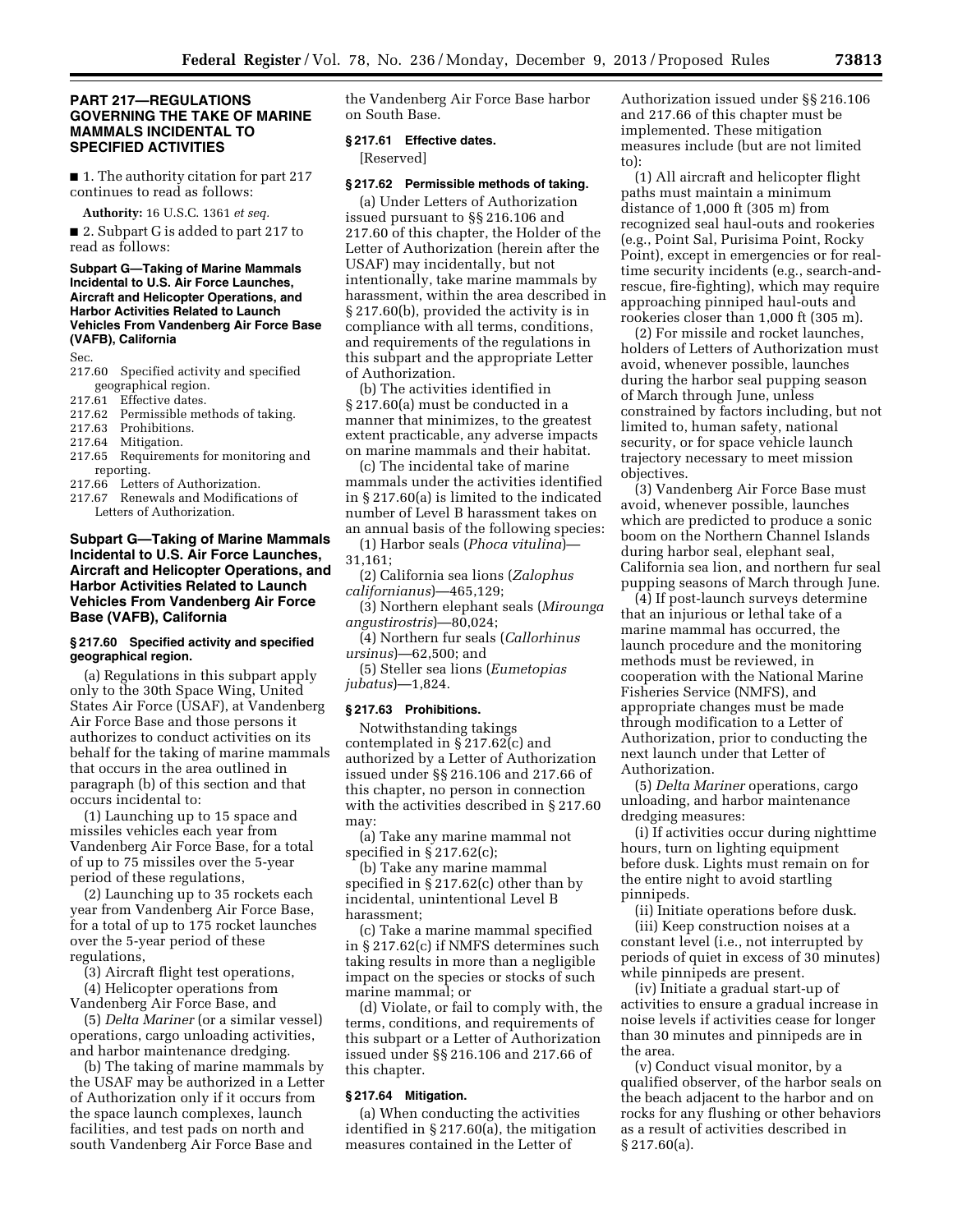**73814 Federal Register** / Vol. 78, No. 236 / Monday, December 9, 2013 / Proposed Rules

(vi) The *Delta Mariner* and accompanying vessels must enter the harbor only when the tide is too high for harbor seals to haul-out on the rocks; reducing speed to 1.5 to 2 knots (1.5– 2 nm/hr; 2.8–3.7 km/hr) once the vessel is within 3 mi (4.83 km) of the harbor. The vessel must enter the harbor stern first, approaching the wharf and moorings at less than 0.75 knot (1.4 km/ hr).

(vii) Explore alternate dredge methods and introduce quieter techniques and equipment as they become available.

(6) Additional mitigation measures as contained in a Letter of Authorization. (b) [Reserved]

## **§ 217.65 Requirements for monitoring and reporting.**

(a) Unless specified otherwise in the Letter of Authorization, the USAF must notify the Administrator, West Coast Region, NMFS, by letter or telephone, at least 2 weeks prior to activities possibly involving the taking of marine mammals. If the authorized activity identified in § 217.60(a) is thought to have resulted in the mortality or injury of any marine mammals or in any take of marine mammals not identified in § 217.62(c), then the USAF must notify the Director, Office of Protected Resources, NMFS, or designee, by telephone (301–427–8401), within 48 hours of the discovery of the injured or dead animal.

(b) To conduct monitoring of launch activities, the USAF must designate qualified, on-site individuals approved in advance by NMFS, as specified in the Letter of Authorization, to:

(1) Conduct observations on pinniped activity in the vicinity of the rookery nearest the launch platform or, in the absence of pinnipeds at that location, at another nearby haul-out, for at least 72 hours prior to any planned launch occurring during the harbor seal pupping season (1 March through 30 June) and continue for a period of time not less than 48 hours subsequent to launching.

(2) For launches during the harbor seal pupping season (March through June), conduct follow-up surveys within 2 weeks of the launch to ensure that there were no adverse effects on any marine mammals,

(3) Monitor haul-out sites on the Northern Channel Islands, if it is determined by modeling that a sonic boom of greater than 1 psf is predicted to impact one of the Islands between March 1 and June 30, greater than 1.5 psf between July 1 and September 30, and greater than 2 psf between October 1 and February 28. Monitoring will be

conducted at the haul-out site closest to the predicted sonic boom impact area.

(4) Investigate the potential for spontaneous abortion, disruption of effective female-neonate bonding, and other reproductive dysfunction,

(5) Supplement observations on Vandenberg and on the Northern Channel Islands with video-recording of mother-pup seal responses for daylight launches during the pupping season,

(6) Conduct acoustic measurements of those launch vehicles that have not had sound pressure level measurements made previously, and

(7) Include multiple surveys each day that surveys are required that record the species, number of animals, general behavior, presence of pups, age class, gender and reaction to launch noise, sonic booms or other natural or human caused disturbances, in addition to recording environmental conditions such as tide, wind speed, air temperature, and swell.

(c) To conduct monitoring of harbor activities, the USAF must designate qualified, on-site individuals approved in advance by NMFS, as specified in the Letter of Authorization. During nighttime activities, the harbor area will be illuminated, and the observer will use a night vision scope. Monitoring activities will consist of the following:

(1) Conducting baseline observation of pinnipeds in the project area prior to initiating project activities.

(2) Conducting and recording observations on pinnipeds in the vicinity of the harbor for the duration of the activity occurring when tides are low enough (less than or equal to 2 ft (0.61 m) for pinnipeds to haul out.

(3) Conducting post-construction observations of pinniped haul-outs in the project area to determine whether animals disturbed by the project activities return to the haul-out.

(d) Holders of Letters of Authorization must conduct additional monitoring as required under a Letter of Authorization.

(e) The USAF must submit a report to the West Coast Regional Administrator, NMFS, within 90 days after each launch. This report must contain the following information:

(1) Date(s) and time(s) of the launch,

(2) Design of the monitoring program, and

(3) Results of the monitoring program, including, but not necessarily limited to:

(i) Numbers of pinnipeds present on the haul-out prior to commencement of the launch,

(ii) Numbers of pinnipeds that may have been harassed as noted by the number of pinnipeds estimated to have entered the water as a result of launch noise,

(iii) The length of time pinnipeds remained off the haul-out or rookery,

(iv) Numbers of pinniped adults, juveniles or pups that may have been injured or killed as a result of the launch, and

(v) Behavioral modifications by pinnipeds that were likely the result of launch noise or the sonic boom.

(f) An annual report must be submitted on March 1 of each year.

(g) A final report must be submitted at least 180 days prior to expiration of these regulations. This report will:

(1) Summarize the activities undertaken and the results reported in all previous reports,

(2) Assess the impacts at each of the major rookeries,

(3) Assess the cumulative impacts on pinnipeds and other marine mammals from the activities specified in § 217.60(a), and

(4) State the date(s), location(s), and findings of any research activities related to monitoring the effects on launch noise, sonic booms, and harbor activities on marine mammal populations.

#### **§ 217.66 Letters of Authorization.**

(a) To incidentally take marine mammals pursuant to these regulations, the USAF must apply for and obtain a Letter of Authorization.

(b) A Letter of Authorization, unless suspended or revoked, may be effective for a period of time not to exceed the expiration date of these regulations.

(c) If a Letter of Authorization expires prior to the expiration date of these regulations, the USAF must apply for and obtain a renewal of the Letter of Authorization.

(d) In the event of projected changes to the activity or to mitigation and monitoring measures required by a Letter of Authorization, the USAF must apply for and obtain a modification of the Letter of Authorization as described in § 217.67.

(e) The Letter of Authorization will set forth:

(1) Permissible methods of incidental taking;

(2) Means of effecting the least practicable adverse impact (i.e., mitigation) on the species, its habitat, and on the availability of the species for subsistence uses; and

(3) Requirements for monitoring and reporting.

(f) Issuance of the Letter of Authorization shall be based on a determination that the level of taking will be consistent with the findings made for the total taking allowable under these regulations.